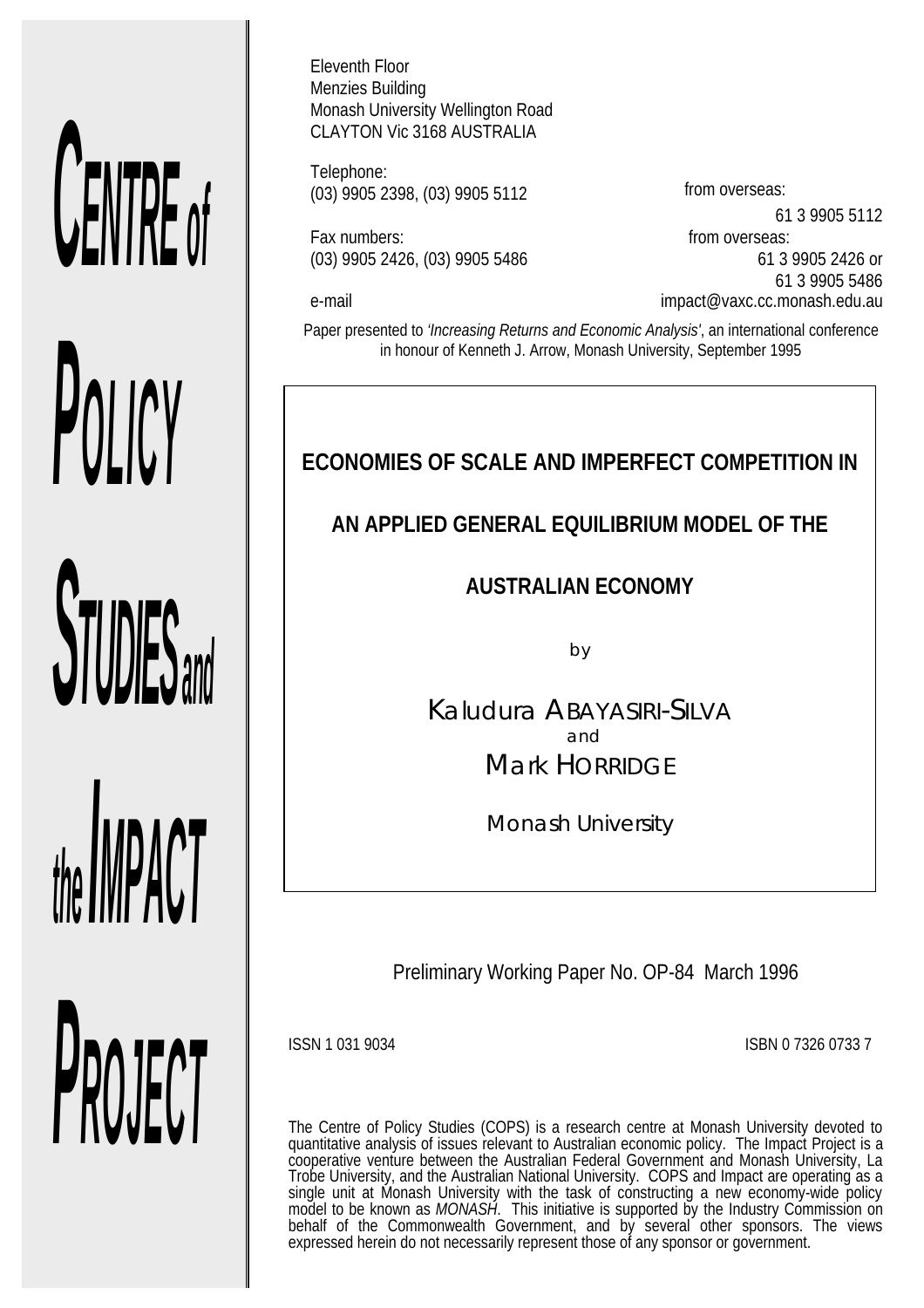#### **ABSTRACT**

Recently some researchers have suggested that economies of scale and imperfect competition play a major role in determining the effects of exogenous policy shocks. Thus they have emphasised the need to incorporate industrial organisation features into computable general equilibrium (CGE) models. However, our knowledge of this new paradigm is still in its infancy—it is not yet clear how models of this type should be specified and to what extent their predictions are sensitive to the choice of specification. This paper describes a 23-sector CGE model of the Australian economy, based on ORANI and on Horridge (1987a and 1987b), which incorporates economies of scale and imperfect competition. The model is used to investigate whether adding these new features affects simulation results. We present results for three different types of non-competitive regime and compare these with results generated by a traditional (constant returns and perfect competition) version of the same model.

**Key words:** Economies of scale, imperfect competition, applied general equilibrium models.

**JEL Classification Nos: C68, L11, L13.**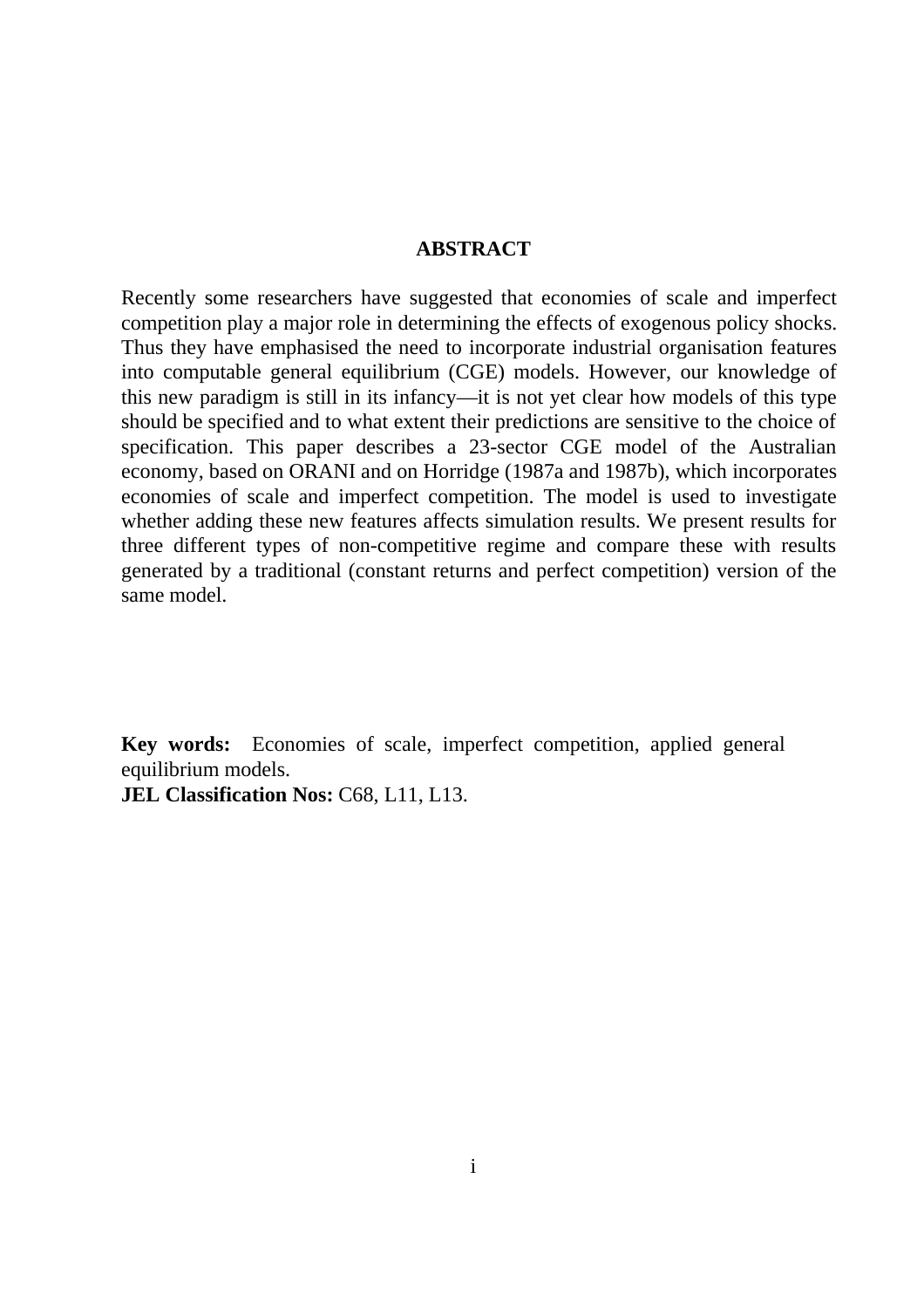# **CONTENTS**

|                  | <b>ABSTRACT</b>                               |                                                                                                                                                                                                                          | $\mathbf{i}$                          |
|------------------|-----------------------------------------------|--------------------------------------------------------------------------------------------------------------------------------------------------------------------------------------------------------------------------|---------------------------------------|
| 1.               |                                               | <b>INTRODUCTION</b>                                                                                                                                                                                                      | $\mathbf{1}$                          |
| 2.               |                                               | THE STANDARD NEO-CLASSICAL CORE MODEL                                                                                                                                                                                    | $\overline{2}$                        |
|                  | 2.1<br>2.2                                    | Structure of production<br>Final demands                                                                                                                                                                                 | 6<br>$\overline{7}$                   |
| 3.               |                                               | MODIFICATIONS TO THE HPP MODEL                                                                                                                                                                                           | 8                                     |
|                  | 3.1<br>3.2<br>3.3<br>3.4<br>3.5<br>3.6<br>3.7 | Increasing returns to scale technology at the firm level<br>External economies of scale<br>User's love of variety<br>Monopolistic pricing rule<br>Harris pricing rule<br>Market equilibrium<br>Data base and calibration | 8<br>10<br>11<br>13<br>14<br>14<br>15 |
| $\overline{4}$ . |                                               | <b>RESULTS OF SIMULATIONS</b>                                                                                                                                                                                            | 16                                    |
|                  | 4.1                                           | Factor markets and macro environment                                                                                                                                                                                     | 18                                    |
|                  | 4.2<br>4.3                                    | Short-run results<br>Long-run results                                                                                                                                                                                    | 18<br>22                              |
| 5.               |                                               | <b>CONCLUDING REMARKS</b>                                                                                                                                                                                                | 23                                    |

# REFERENCES 25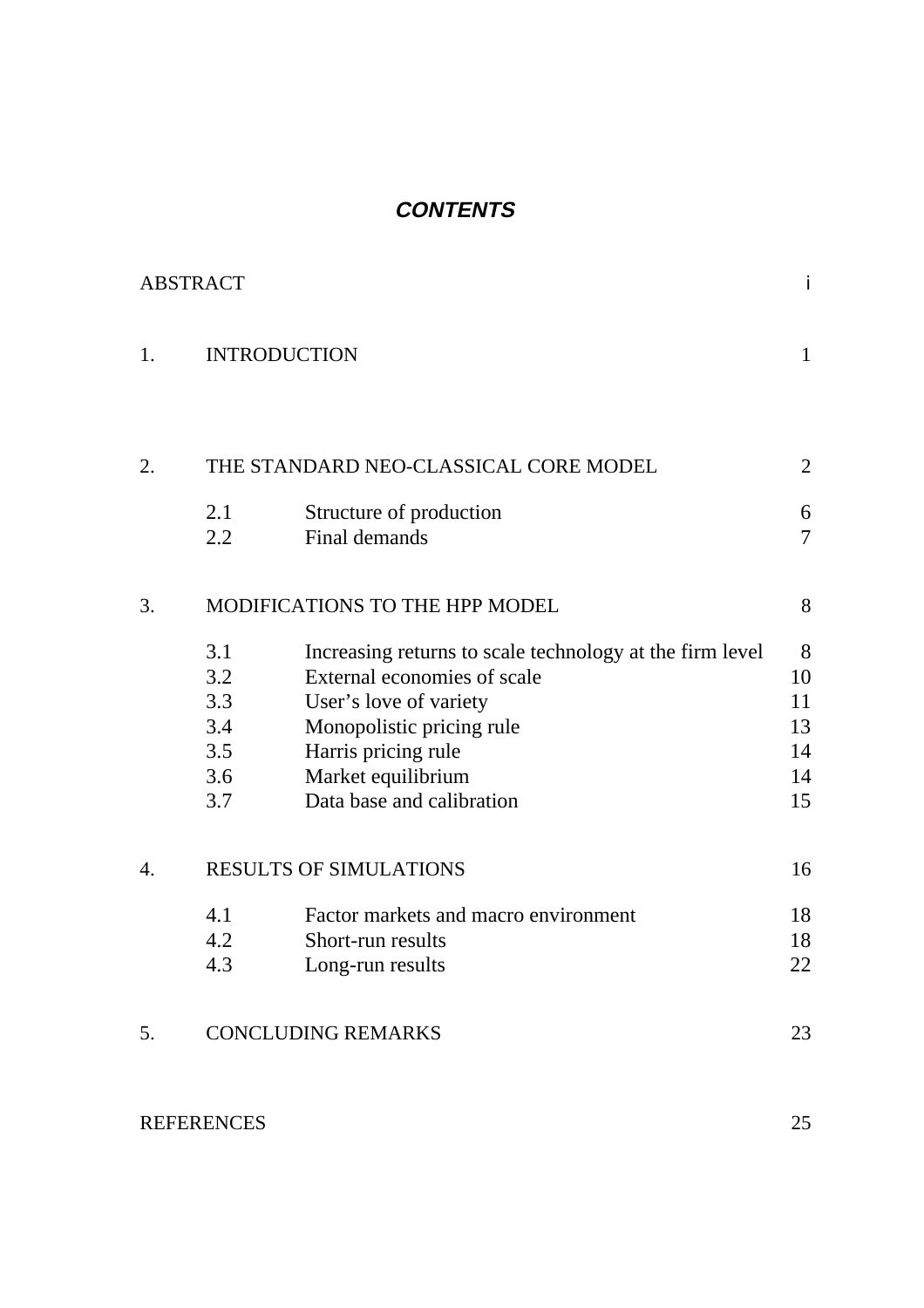# **LIST OF TABLES**

| Table 1: | Commodity and Industry Classification            | $\overline{4}$ |
|----------|--------------------------------------------------|----------------|
| Table 2: | Effect of tariff changes on import prices        | 16             |
| Table 3: | Differences between simulations                  | 17             |
| Table 4: | Short-run simulations                            | 17             |
| Table 5: | Long-run simulations                             | 18             |
| Table 6: | Results of short-run simulations of a tariff cut | 20             |
| Table 7: | Results of long-run simulations of a tariff cut  | 21             |

# **LIST OF FIGURES**

|           | Figure 1: The HPP flows database                 | 3  |
|-----------|--------------------------------------------------|----|
| Figure 2: | Structure of production                          | 6  |
| Figure 3: | Structure of investment and consumer demand      | 7  |
|           | Figure 4: Unit costs decreasing with output      | 9  |
|           | Figure 5: User's love of variety                 | 11 |
| Figure 6: | Short-run and long-run Lerner pricing equilibria | 15 |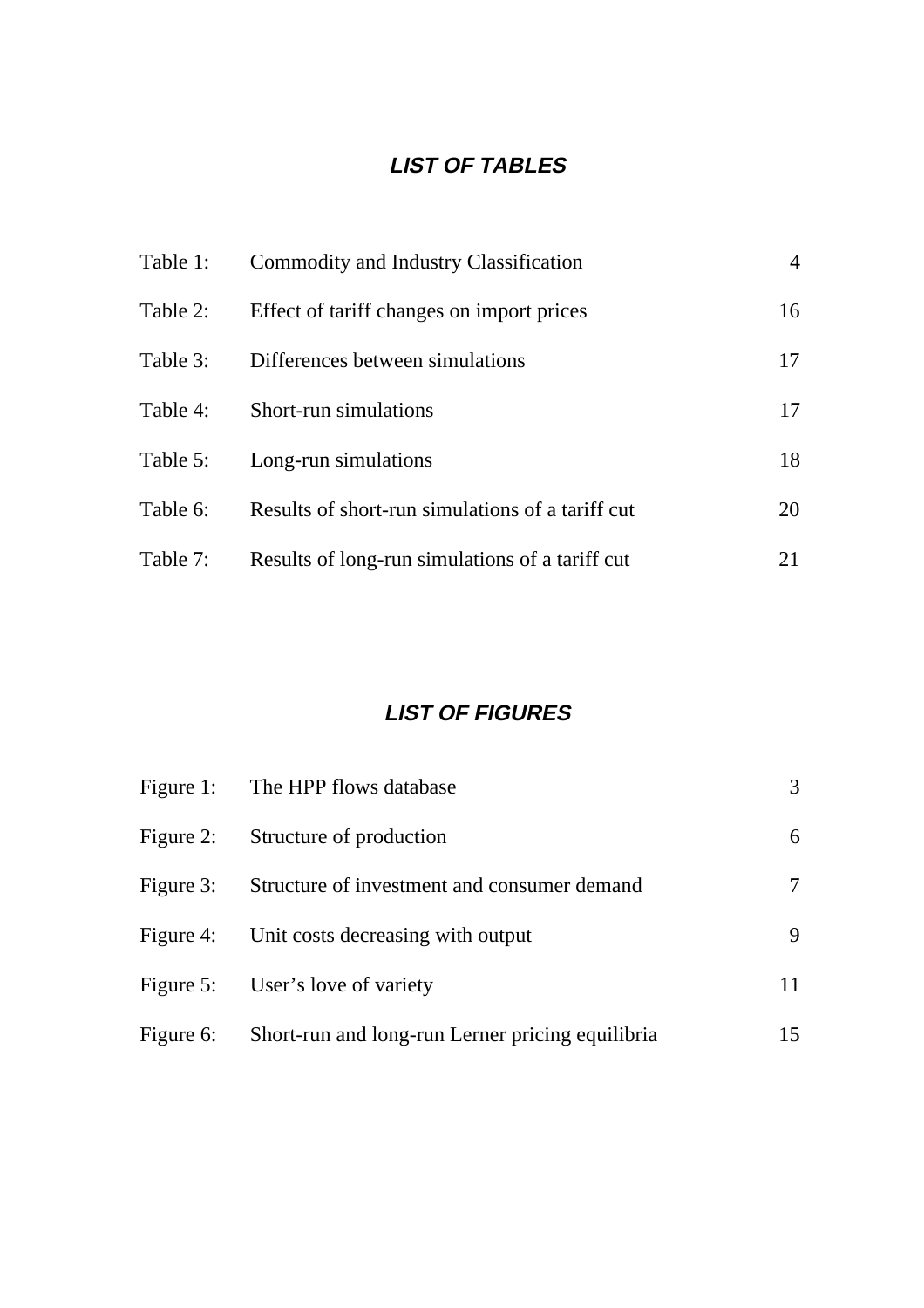# **ECONOMIES OF SCALE AND IMPERFECT COMPETITION IN AN APPLIED GENERAL EQUILIBRIUM MODEL OF THE AUSTRALIAN ECONOMY**

by

Kaludura ABAYASIRI-SILVA and Mark HORRIDGE

#### *Monash University*

## **1. Introduction**

In a pioneering paper, Harris (1984) emphasised the importance of imperfect competition and economies of scale in understanding the effects of trade liberalisation on the Canadian economy within an applied general equilibrium framework. He argued that a general equilibrium analysis which incorporates scale economies and imperfect competition yields significantly different results from one that does not. Thus, his estimated static long-run gains to Canada of trade liberalisation were in the range of 8-12 percent of GNP: considerably larger than those suggested by conventional estimates which assume perfect competition; these are often between 0.5 to 2 percent of GNP.

Harris's dramatic results have stimulated similar studies for several other countries—with mixed results. While applications such as Cory and Horridge (1985), Horridge (1987a and 1987b), Wigle (1988), Norman (1990), Nguyen and Wigle (1992) and Harrison, Rutherford and Tarr (1995) do not find substantial difference between perfect and imperfect competition in applied general equilibrium modelling, some applications such as Devarajan and Rodrik (1989 and 1991) seem to confirm the findings of Harris (though see Hertel *et al.*, 1991). An interesting feature of the work of Cory and Horridge (1985), Horridge (1987a) and Nguyen and Wigle (1992) is that they found Harris's results are not due to an inherent feature of imperfect competition and economies of scale in his general equilibrium modelling but are due to his ad hoc pricing rule: a mixture of Lerner markup pricing with import parity pricing. At present general equilibrium modellers share no consensus as to how models of this type should be specified and to what extent their predictions are sensitive to particular specifications.

This paper reports new estimates of short-run and long-run effects of unilateral trade liberalisation on the Australian economy using an applied general equilibrium model incorporating scale economies and imperfect competition. The present model draws on the Cory/Horridge work mentioned above, which mimicked the Harris approach. However, a number of advances have been made. While the Cory/Horridge model covered 8 sectors, the present model has 23. The behavioural specification is also more complex. The Cory/Horridge model was a long-run equilibrium model with free entry which ensured each industry operated with zero pure profits. The new model covers short-run as well as long-run profitmaximising firm behaviour. In the short run there is a fixed number of firms and each firm may earn non-zero pure profits. In the long run, the number of firms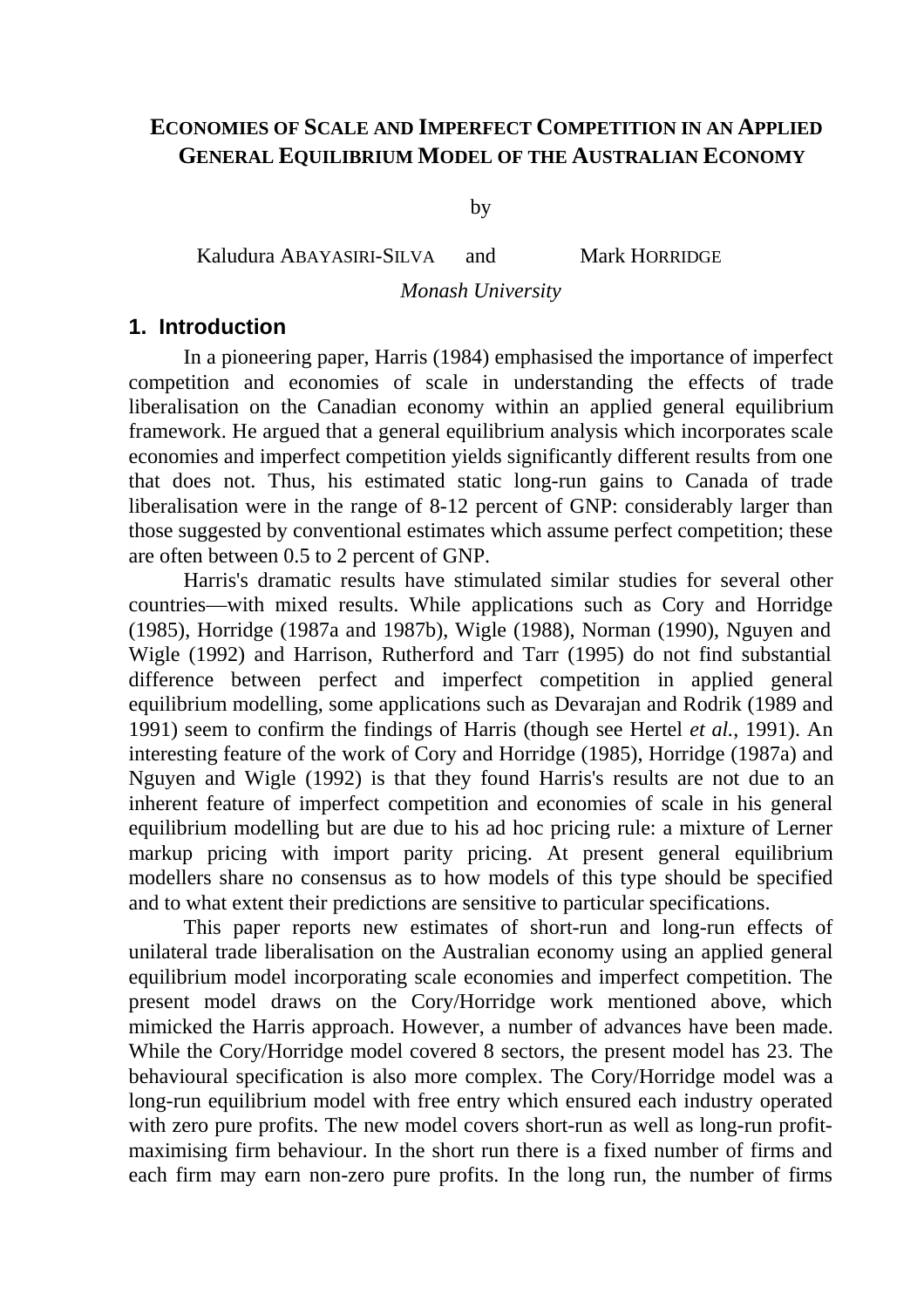varies, as entry and exit are free. Each firm earns zero pure profits. In the model economies of scale are introduced either at the industry level or at the firm level. Similarly, pricing behaviour may be modelled as perfectly competitive, monopolistically competitive or in other *ad hoc* ways. The different assumptions about technology, pricing and firm entry are combined in various ways to produce a variety of scenarios.

In the next section of the paper we describe the basic neo-classical core of the model. Section 3 describes our additions to this core, incorporating new specifications of pricing and technology. The model simulation procedure is explained in Section 4. Section 5 explains the major results of the paper. Concluding remarks are presented in Section 6.

## **2. The Standard Neo-Classical Core Model**

Our analysis builds on ORANI, an applied general equilibrium (AGE) model of the Australian economy (Dixon, Parmenter, Sutton and Vincent (DPSV), 1982). It has been widely used in Australia as a tool for practical policy analysis by academics, and by other private and public sector economists (Powell and Lawson, 1989).

The standard version of ORANI has over 100 sectors and is rather cumbersome for experimental work. Our starting point has been Horridge, Parmenter and Pearson's (1993) aggregated version of ORANI covering 23 sectors. We refer to this as HPP.

Figure 1 is a schematic representation of the model's input-output database (which derives from the 1986-87 Australian Input-Output Tables). It reveals the basic structure of the model. The columns identify the following agents:

- (1) domestic producers divided into I industries;
- (2) investors divided into I industries;
- (3) a single representative household;
- (4) an aggregate foreign purchaser of exports;
- (5) an 'other' demand category, broadly corresponding to government; and
- (6) changes in inventories of domestically produced goods.

The rows show the structure of the purchases made by each of the agents identified in the columns. Each of the C commodity types identified in the model can be obtained locally or imported from overseas. The source-specific commodities are used by industries as inputs to current production and capital formation, are consumed by households and governments, are exported, or are added to or subtracted from inventories. Only domestically produced goods appear in the export and inventory columns. M of the domestically produced goods are used as margins services (wholesale and retail trade, and transport) which are required to transfer commodities from their sources to their users. Commodity taxes are payable on purchases.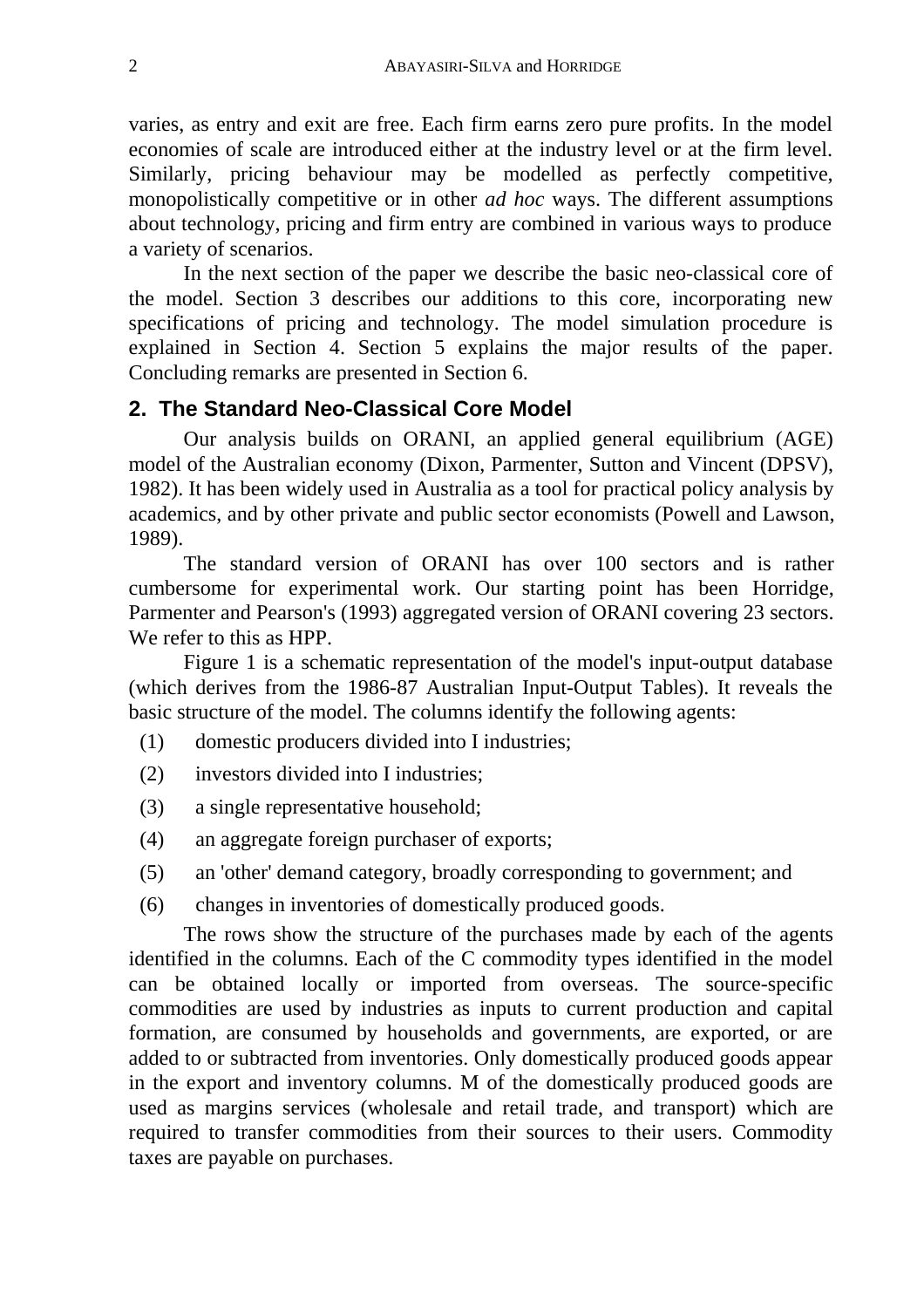|                              |               |                           | <b>Absorption Matrix</b>     |                                               |                    |                                 |                                 |
|------------------------------|---------------|---------------------------|------------------------------|-----------------------------------------------|--------------------|---------------------------------|---------------------------------|
|                              |               | 1                         | $\overline{2}$               | 5                                             | 6                  |                                 |                                 |
|                              |               | Producers                 | Investors                    | Household                                     | Export             | Other                           | Change in<br>Inventories        |
|                              | Size          | $\bf{I}$<br>$\rightarrow$ | $\mathbf I$<br>$\rightarrow$ | 1<br>$\rightarrow$                            | 1<br>$\rightarrow$ | $1 \rightarrow$<br>$\leftarrow$ | $1 \rightarrow$<br>$\leftarrow$ |
| <b>Basic</b><br><b>Flows</b> | ↑<br>CxS      |                           |                              |                                               |                    |                                 |                                 |
|                              | ↑             |                           |                              |                                               |                    |                                 |                                 |
|                              | $CxS\times M$ |                           |                              |                                               |                    |                                 |                                 |
| <b>Margins</b>               | ↓             |                           |                              |                                               |                    |                                 |                                 |
|                              | $\uparrow$    |                           |                              |                                               |                    |                                 |                                 |
| <b>Taxes</b>                 | CxS           |                           |                              |                                               |                    |                                 |                                 |
|                              |               |                           |                              |                                               |                    |                                 |                                 |
|                              | ↑             |                           |                              |                                               |                    |                                 |                                 |
| Labour                       | O             |                           |                              | $C = 23 = No$ . of Commodities                |                    |                                 |                                 |
|                              | ↑             |                           |                              | $I = 22 = No$ . of Industries                 |                    |                                 |                                 |
| Capital                      | 1             |                           |                              | $S = 2$ : Domestic, Imported,                 |                    |                                 |                                 |
|                              |               |                           |                              | $O = 2 = No$ . of Occupation Types            |                    |                                 |                                 |
|                              | ↑             |                           |                              |                                               |                    |                                 |                                 |
| Land                         | 1             |                           |                              | $M = 2 = No$ . of Commodities used as Margins |                    |                                 |                                 |
|                              |               |                           |                              |                                               |                    |                                 |                                 |
| Other                        | ↑             |                           |                              |                                               |                    |                                 |                                 |
| Costs                        | 1             |                           |                              |                                               |                    |                                 |                                 |
|                              |               |                           |                              |                                               |                    |                                 |                                 |

**Figure 1. The HPP Flows Database**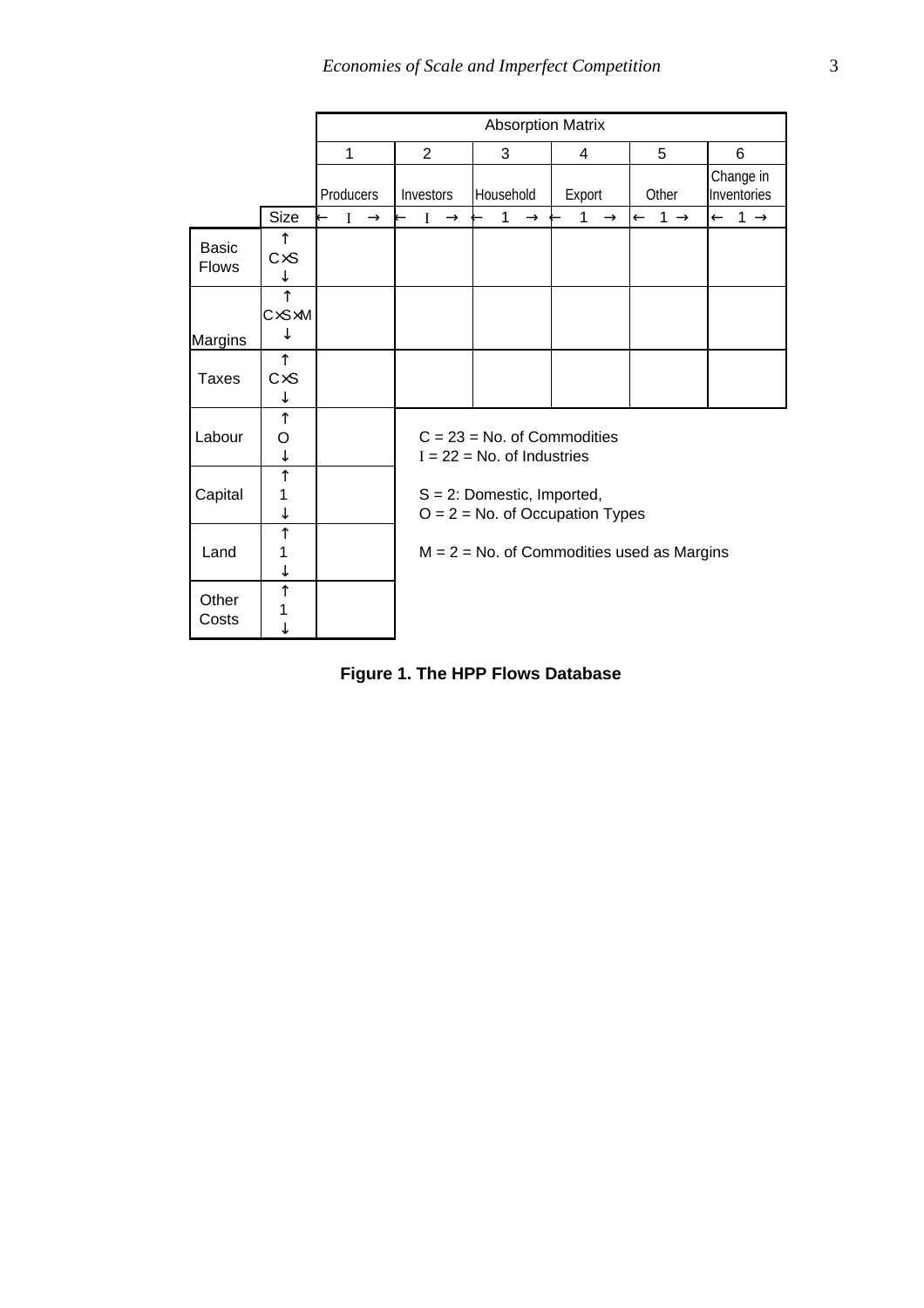|                                     | Commodities                                   |                     | Industries                         |
|-------------------------------------|-----------------------------------------------|---------------------|------------------------------------|
| $\mathbf{1}$<br>$\overline{2}$<br>3 | Cereals<br>Broadacre rural<br>Intensive rural | 1<br>$\overline{2}$ | Broadacre rural<br>Intensive rural |
| 4                                   | Mining, export                                | 3                   | Mining, export                     |
| 5                                   | Mining, other                                 | 4                   | Mining, other                      |
| 6                                   | Food & fibre, export                          | 5                   | Food & fibre, export               |
| 7                                   | Food, other                                   | 6                   | Food, other                        |
| 8                                   | Textiles, clothing & footwear                 | 7                   | Textiles, clothing & footwear      |
| 9                                   | Wood related products                         | 8                   | Wood related products              |
| 10                                  | Chemicals & oil products                      | 9                   | Chemicals & oil products           |
| 11                                  | Non-metallic mineral products                 | 10                  | Non-metallic mineral<br>products   |
| 12                                  | Metal products                                | 11                  | Metal products                     |
| 13                                  | Transport equipment                           | 12                  | Transport equipment                |
| 14                                  | Other machinery                               | 13                  | Other machinery                    |
| 15                                  | Other manufacturing                           | 14                  | Other manufacturing                |
| 16                                  | <b>Utilities</b>                              | 15                  | <b>Utilities</b>                   |
| 17                                  | Construction                                  | 16                  | Construction                       |
| 18                                  | Retail & wholesale trade                      | 17                  | Retail & wholesale trade           |
| 19                                  | Transport                                     | 18                  | Transport                          |
| 20                                  | Banking & finance                             | 19                  | Banking & finance                  |
| 21                                  | Ownership of dwellings                        | 20                  | Ownership of dwellings             |
| 22                                  | <b>Public services</b>                        | 21                  | Public services                    |
| 23                                  | Private services                              | 22                  | Private services                   |

**Table 1: Commodity and Industry Classification**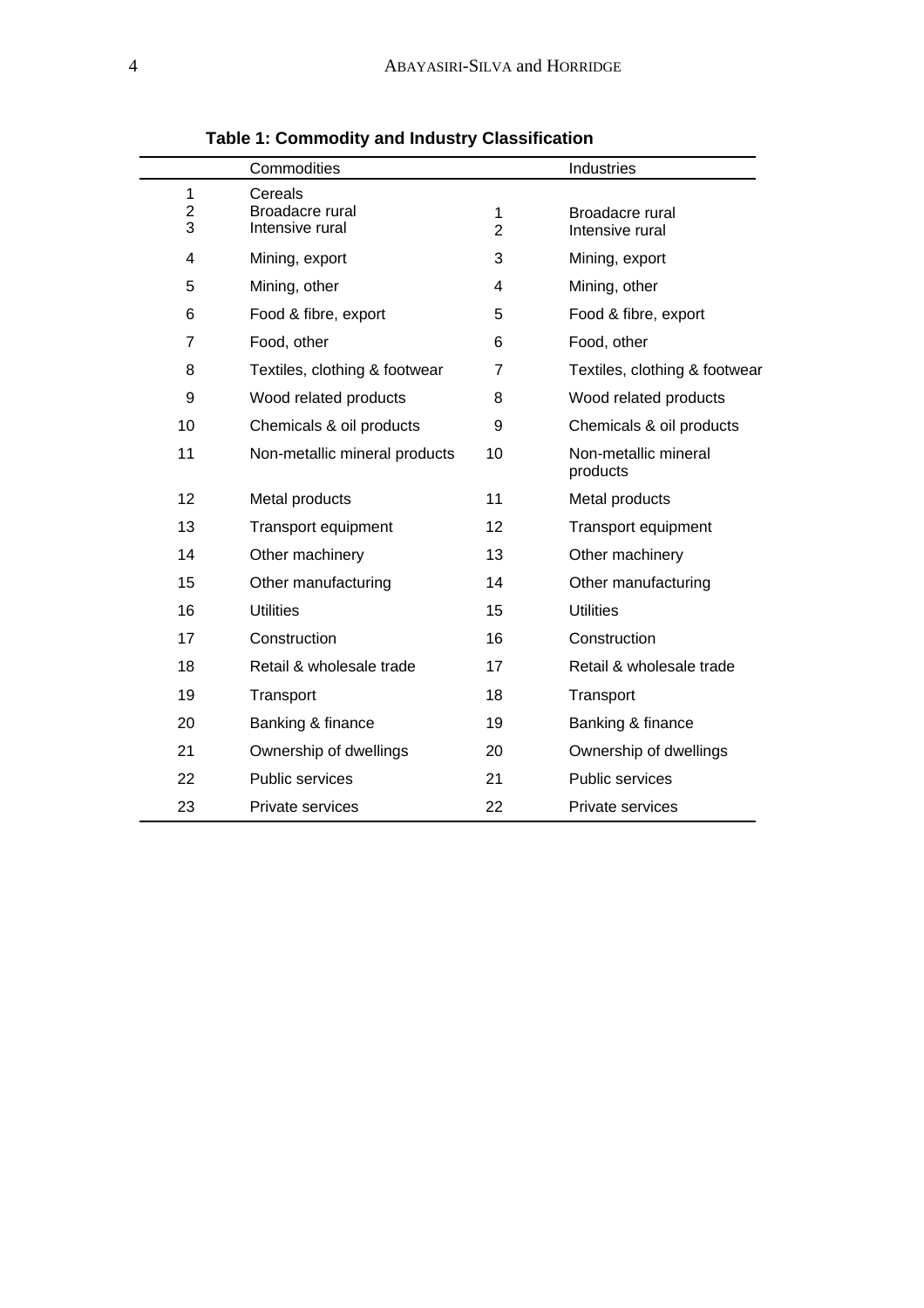Current production requires intermediate inputs and three categories of primary factors: labour (divided into O occupations), fixed capital, and agricultural land. The 'other costs' category covers various miscellaneous industry expenses.

The industry and commodity classifications are different. Both are listed in Table 1. Multiproduction is confined to the first two industries, which produce the first three, agricultural, commodities. Each of the remaining industries produces a single commodity. Three categories of primary factors (labour, capital and land) are distinguished, with the last used only in the first two industries. Labour is split into 2 occupational categories, skilled and unskilled.

Commodities 18 and 19 are margins commodities, i.e., they are required to facilitate the flows of other commodities from producers (or importers) to users. The costs of margins services, together with indirect taxes, account for differences between *basic* prices (received by producers or importers) and *purchasers'* prices (paid by users).

Although there are fewer sectors, the theoretical specification of HPP is almost identical to that of ORANI1. It has a theoretical structure which is typical of an AGE model. It consists of equations describing, for some time period:

- producers' demands for produced inputs and primary factors;
- producers' supplies of commodities;
- · demands for inputs to capital formation;
- · household demands;
- · export demands;

 $\overline{a}$ 

- · government demands;
- · the relationship of basic values to production costs and to purchasers' prices;
- · market-clearing conditions for commodities and primary factors; and
- · numerous macroeconomic variables and price indices.

Demand and supply equations for private-sector agents are derived from the solutions to the optimisation problems (cost minimisation, utility maximisation, etc.) which are assumed to underlie the behaviour of the agents in conventional neoclassical microeconomics. Like ORANI, the model is specified as a system of linear equations relating percentage changes of the variables.

 In HPP, production functions display constant returns to scale. Also, agents are assumed to be price takers, with producers operating in competitive markets which prevent the earning of pure profits. Our modifications, described below, alter these two aspects of the HPP model.

<sup>&</sup>lt;sup>1</sup>The original version of HPP contained additional stock-flow relationships, not present in ORANI, and omitted from the present model.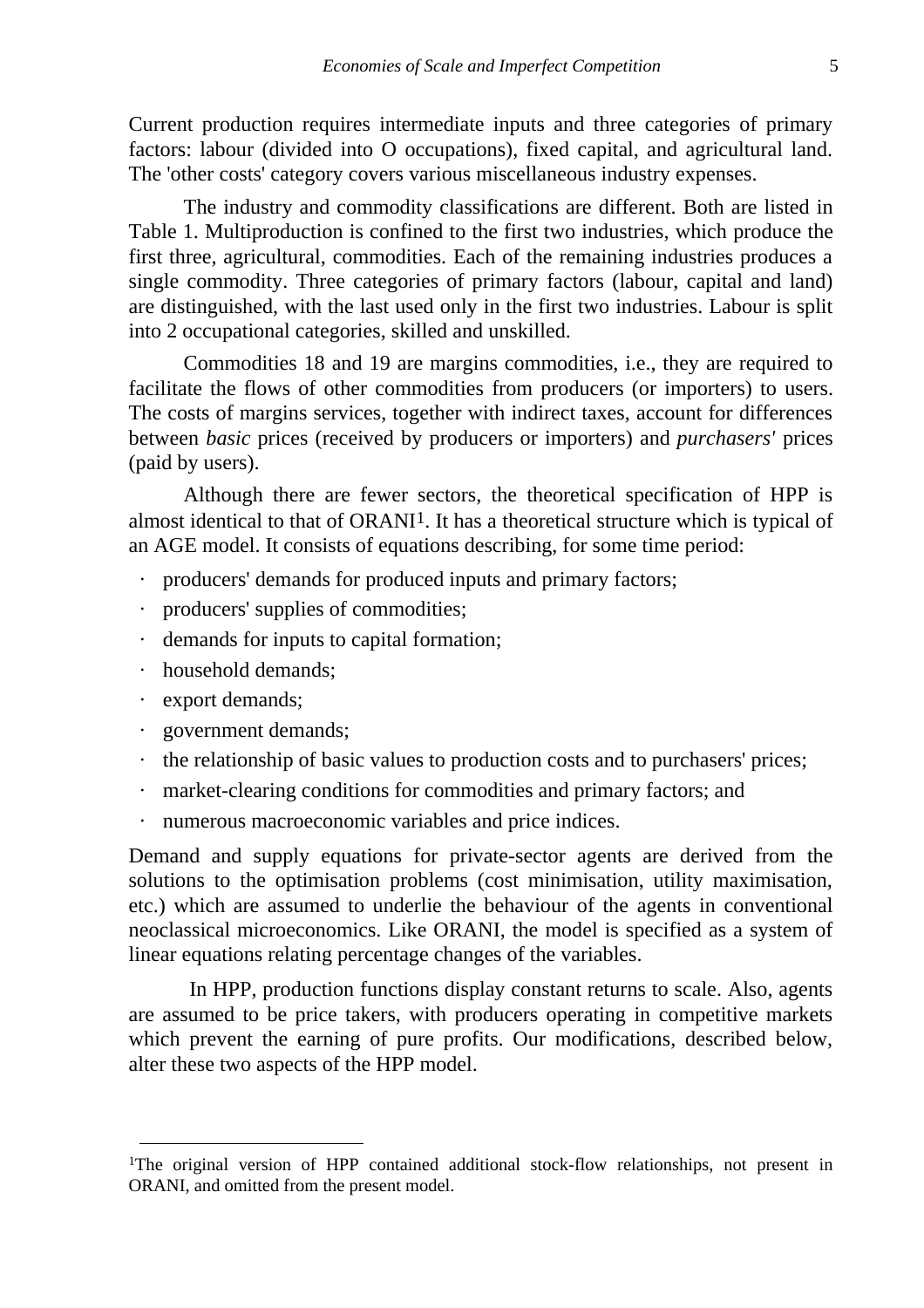

**Figure 2: Structure of Production**

#### **2.1. Structure of Production**

HPP allows each industry to produce several commodities, using as inputs domestic and imported commodities, labour of several types, land, capital and 'other costs'. The multi-input, multi-output production specification is kept manageable by a series of separability assumptions, illustrated by the nesting shown in Figure 2. For example, the assumption of *input-output separability* implies that the generalised production function for some industry:

$$
F(\text{inputs}, \text{outputs}) = 0 \tag{1}
$$

may be written as:

$$
H(\text{inputs}) = Z = G(\text{outputs})\tag{2}
$$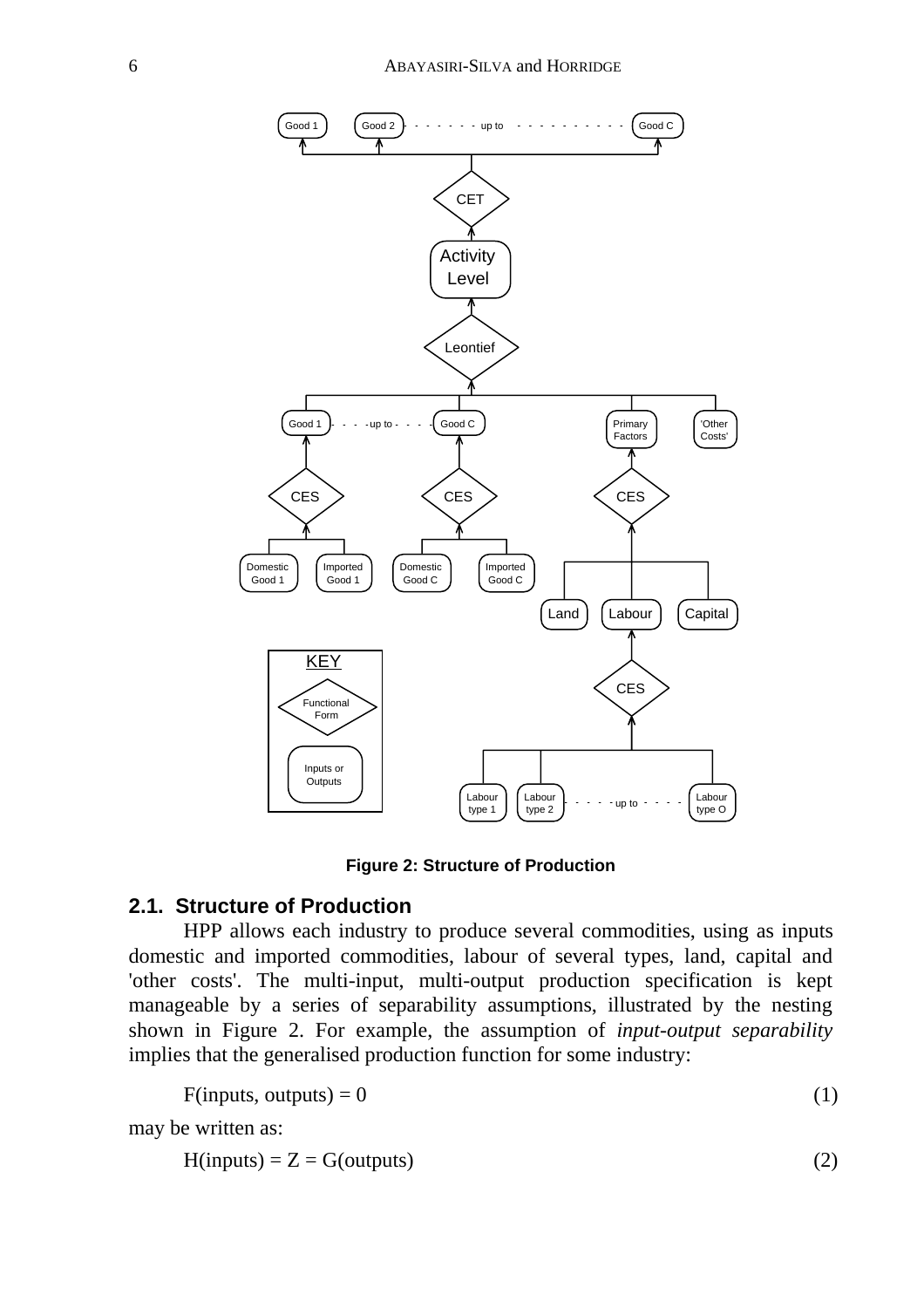where Z is an index of industry activity. Assumptions of this type reduce the number of estimated parameters required by the model. Figure 2 shows that the G function is derived from a constant elasticity of transformation (CET) aggregation function, while the H function is broken into a sequence of nests. At the top level, commodity composites, a primary-factor composite and 'other costs' are combined using a Leontief production function. Consequently, they are all demanded in direct proportion to Z. We adopt the Armington (1969, 1970) assumption that imports are imperfect substitutes for domestic supplies: each commodity composite is a constant elasticity of substitution (CES) function of a domestic good and the imported equivalent. As an example, cost minimising yields the following percentage forms of the intermediate input demand equations:

$$
x^d = z - \sigma S^m (p^d - p^m) \tag{3}
$$

$$
x^m = z + \sigma S^d (p^d - p^m) \tag{4}
$$

where  $x<sup>d</sup>$  and  $x<sup>m</sup>$  are the percentage changes in demands by some industry (with output z) for domestic and imported variants of some commodity.  $S<sup>d</sup>$  and  $S<sup>m</sup>$  are the value shares in demand of domestic and imported goods, and  $\sigma$  is the elasticity of substitution between domestic and imported variants. These equations are repeated for every commodity and industry, although we suppress the corresponding superscripts here and in subsequent equations.

The primary-factor composite is a CES aggregation of land, capital and composite labour. Composite labour is a CES aggregation of occupational labour types. Although all industries share this common production structure, input proportions and behavioural parameters may vary between industries.



**Figure 3: Structure of Investment and Consumer Demand**

#### **2.2. Final Demands**

The left hand side of Figure 3 shows the nesting structure for the production of new units of fixed capital. Capital is assumed to be produced with inputs of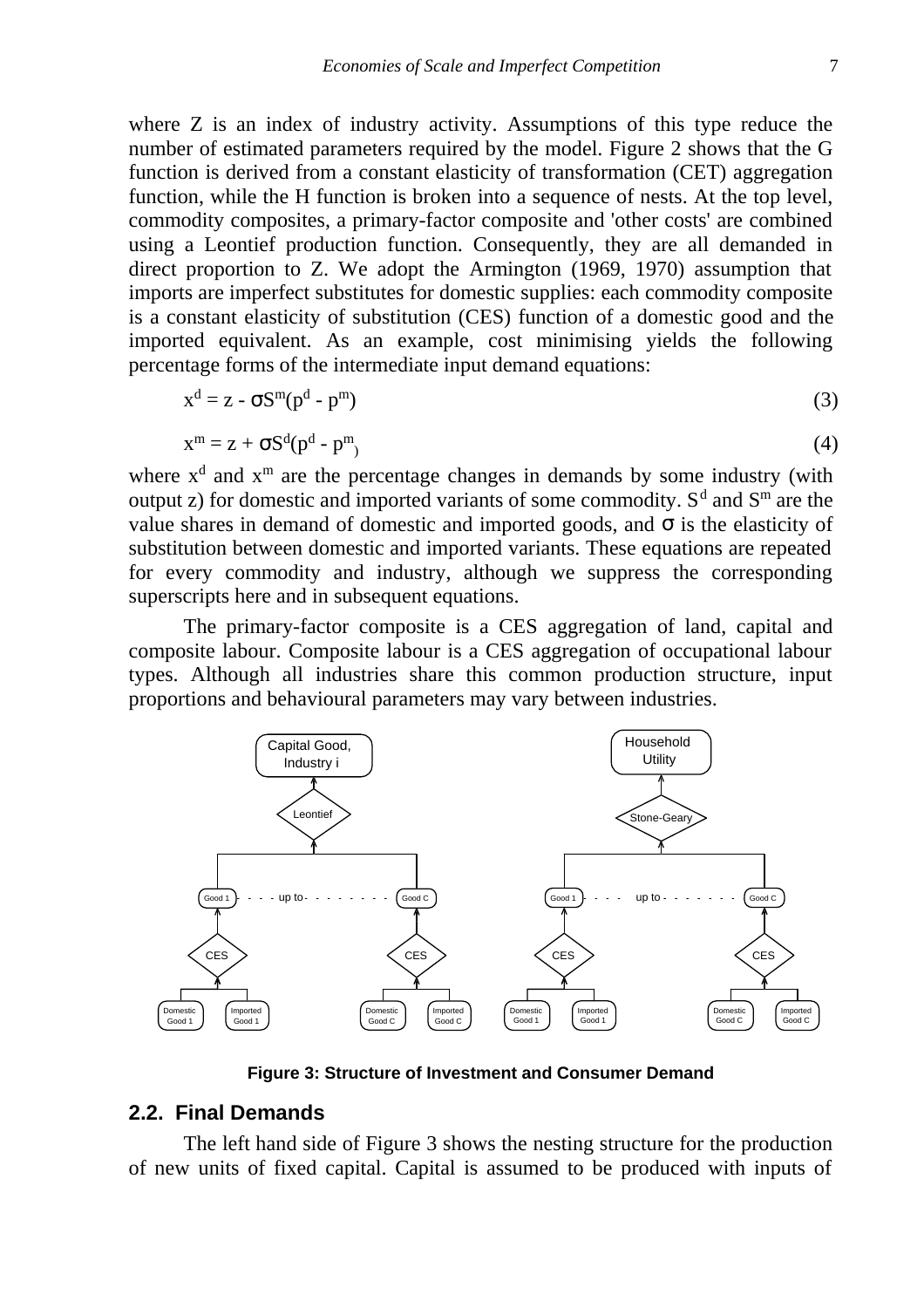domestically produced and imported commodities. The production function has the same nested structure as that which governs intermediate inputs to current production. No primary factors are used directly as inputs to capital formation. The right hand side of Figure 3 shows the nesting structure for household consumption. The only difference is the Stone-Geary utility function used to aggregate commodity composites. This gives rise to the Linear Expenditure System.

The remaining categories of final demand are treated as follows. Government ('Other') demands and stocks display no substitution behaviour. Demand for exports of each commodity is assumed to be sensitive to price, using a constantelasticity demand curve.

## **3. Modifications to the HPP Model**

Our additions to the core model consist of two parts: new technology and new pricing behaviour. With respect to technology, we model economies of scale either at the firm level or at the industry level. For pricing, the new equations are specified at the firm, rather than the industry, level. Our vehicle for modelling firm behaviour is the idea of the 'representative firm'. We assume that each industry consists of N identical firms; the value of N differing between industries. In the short run the number of firms is assumed to be fixed. In the long run the number of firms becomes an endogenous variable which is determined by the entry and exit of firms in response to pure profits and losses experienced by the industry.

Each firm produces a single commodity output which is a close but imperfect substitute for the products of its domestic and foreign competitors2. The firm is presumed to be a price taker with respect to inputs and a price maker with respect to sales. Domestically produced goods are used in both final demand (as consumption goods, capital goods, and export goods) and in demand for intermediate inputs. The firm faces a downward sloping demand curve for its products in each of these markets.

## **3.1. Increasing Returns to Scale Technology at the Firm Level**

We have restricted increasing returns to scale technology (IRTS) to the single product industries. This allows us to adopt a simpler form for industry production functions:

$$
Z = H(\text{inputs})\tag{5}
$$

where Z is domestic output. The H functions used in HPP are homogeneous degree 1, meaning that both unit production costs and input proportions are dependent on input prices but are invariant to output level.

We reformulate the production function at the firm level as follows:

$$
Z^f = L(inputs) = H^f(inputs) - F \tag{6}
$$

 $\overline{a}$ 2Our modifications apply only to those industries which produce a single commodity. We continue to treat the agricultural sectors as CRTS and perfectly competitive.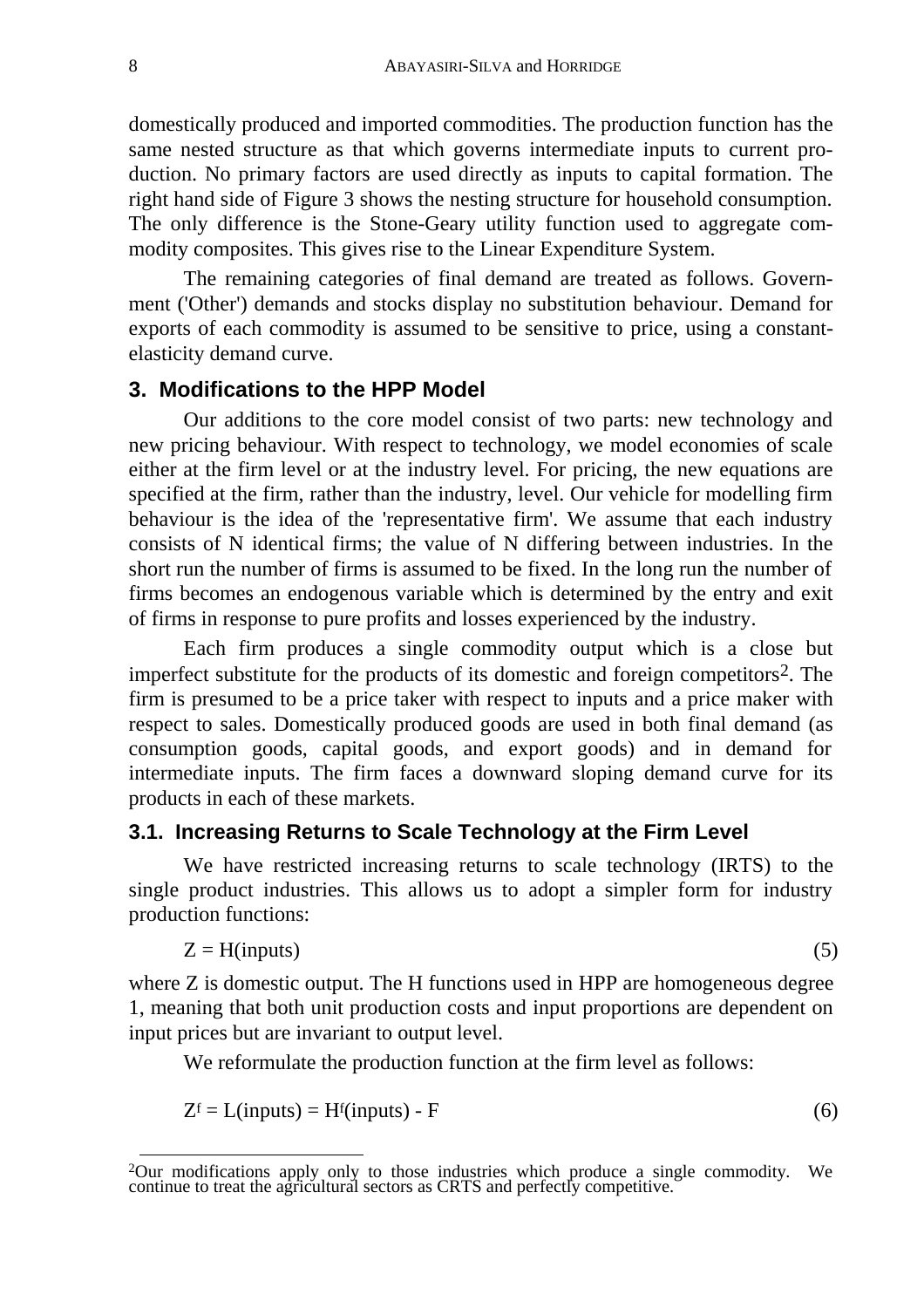where  $Z<sup>f</sup>$  is firm output. F is a fixed (real) cost of production which is invariant to output levels, and is incurred annually by each firm. The fixed cost is treated as a recurrent cost rather than as a 'sunk' cost. The Hf function is a scalar multiple of the original CRTS production function H:

$$
Hf(inputs) = \alpha.H(inputs)
$$
 (7)

This gives rise to a total cost function:

$$
C = (F + Zf). M(input prices)
$$
 (8)

where M is the dual function of H<sup>f</sup> and shows the marginal cost of producing a unit of output at given input prices. Firm unit costs are given by:

$$
U = C/Z^f = \frac{F + Z^f}{Z^f} M
$$
\n(9)

implying that unit costs decline with output, as shown in Figure 4.



**Figure 4: Unit Costs Decreasing with Output**

The symmetry of our representative firm assumption allows us to write total industry output,  $Z^t$  as N. $Z^f$ . Thus our unit cost function may be written in terms of industry output as:

$$
U = \frac{N.F + Z^{t}}{Z^{t}} M
$$
 (10)

Total industry fixed costs are thus directly related to the number of firms in the industry. On the other hand, total industry variable costs are proportional to output. Hence, the total industry unit cost, which includes both fixed and variable components, is a decreasing function of output, and an increasing function of the number of firms.

The assumption of hyperbolic unit cost curves is established practice in AGE implementations of IRTS. It implies that marginal cost is independent of output,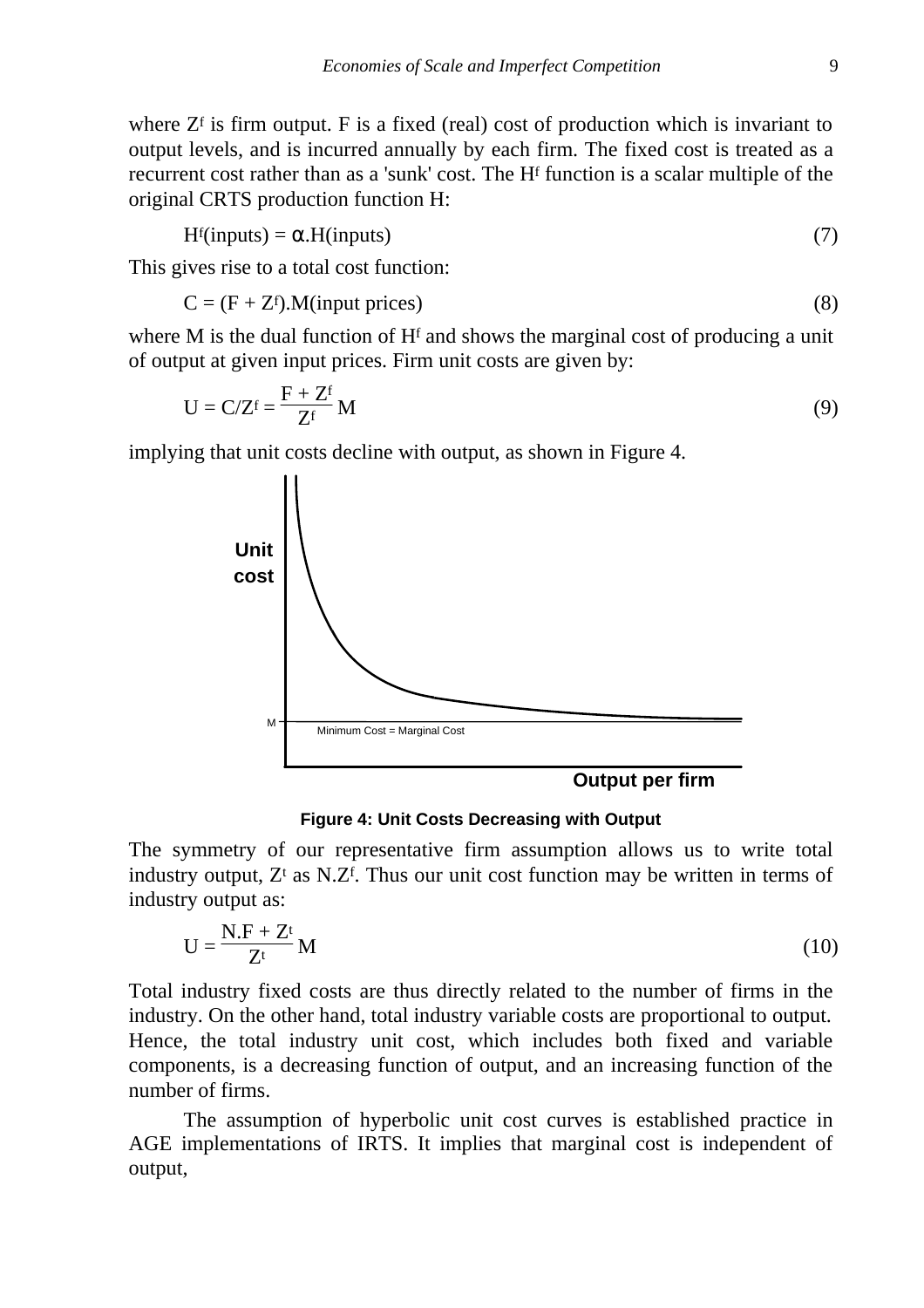although average cost falls. In empirical work, potential scale economies are often measured by *cost disadvantage ratios* (CDRs). This is the fraction by which unit costs exceed minimum costs. Industries with high CDRs lie on the leftward, steeper part of the hyperbola and have strongly increasing returns to scale. Industries which approach CRTS have low CDRs and lie on the flatter, rightward part of the curve.

A special feature of our implementation is that total input proportions are functions of relative prices only and do not vary with output. This follows from our assumption that at given prices, both the fixed and the variable parts of total input require the same proportions of commodities and primary factors. Some authors have assumed that the input proportions vary between the fixed and variable components. For example, Harris assumed that commodities (intermediate inputs) fed only into variable production, whilst capital and labour were used for both components. Moreover, the capital/labour ratio (K/L) for the fixed component was twice that for the variable component. The Cory/Horridge model followed the same procedure. Horridge (1987b) also excluded commodities from the fixed part of production, although he assumed that the K/L ratio was the same for both fixed and variable parts.

Our current view is that the linking of input proportions to output per firm is a complicating assumption, unsupported by data or indeed by economic priors. The idea that fixed costs are capital intensive perhaps arises from a mechanical metaphor: the same machine will produce double the output if we feed in double the materials. But we can think of equally compelling examples in which the fixed costs are overwhelmingly labour costs. Microsoft's Win95, for example, exhibits tremendous economies of scale—yet the fixed cost which Microsoft must recoup is largely composed of salaries. Systematic estimates of scale elasticities (or CDRs) are scarce; data relating input proportions to output per firm are virtually nonexistent. Lacking the latter, most researchers have imposed ad hoc assumptions. Assumptions such as Harris's have the effect of adding factor demand shifts to the efficiency changes and pricing changes which already distinguish the IRTS model from its CRTS counterpart. This makes results even harder to explain.

Under internal scale economies, average cost exceeds marginal cost, so that perfectly-competitive, marginal-cost pricing would result in losses. Hence we must combine the hypothesis of internal scale economies with the hypothesis that firms enjoy some market power, enabling them to price above marginal cost. Our treatment of firm pricing is explained in Sections 3.4 and 3.5.

#### **3.2. External Economies of Scale**

Since economies of scale at the industry level are external to the firm, they are labelled 'external' economies of scale. Under this scenario, individual firms have a standard CRTS production function. However, as industry output expands, each firm's unit cost curve falls. Thus, as an industry becomes bigger it becomes more efficient. This might happen because of some symbiosis effect. To implement this idea, we specify an industry-level unit cost function: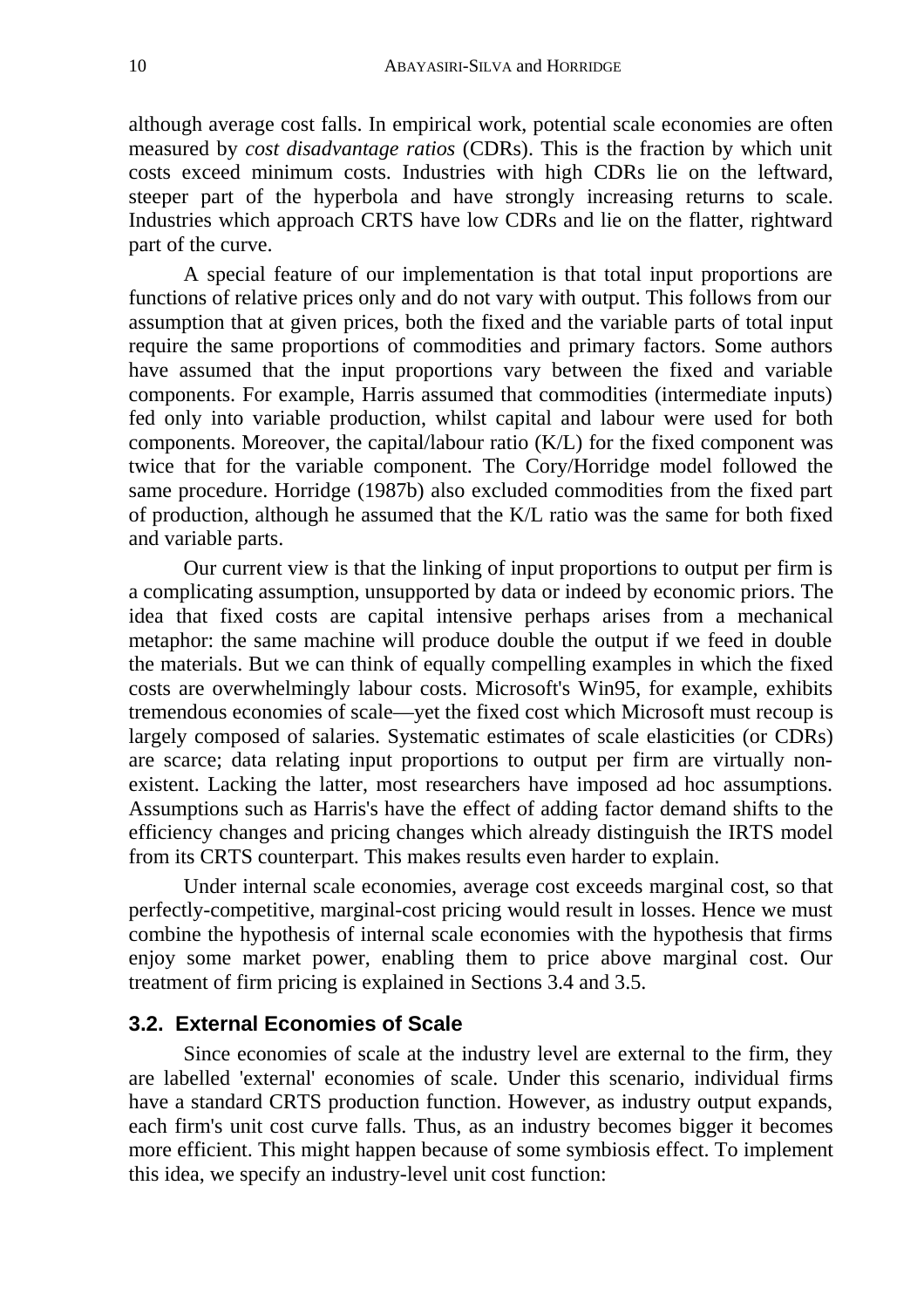$$
U = \frac{Q + Z^t}{Z^t} M,
$$
\n(11)

where O is some positive constant. Figure 4 can again be used to illustrate this cost curve, as long as we re-label the horizontal axis 'Industry Output'. However, from each firm's point of view, marginal and average costs of production are equal.

## **3.3. User's Love of Variety**

Underlying our model of monopolistic competition, described below, is the idea that users differentiate between the products of different firms. This gives firms a degree of market power. We assume that, in purchasing, say, domestically produced shoes, the user regards the products of the various local firms to be imperfect substitutes. We effect this *via* the addition of another layer of CES nests to the bottom of Figures 2 and 3. This is illustrated in Figure 5. In the original HPP model each user (intermediate, investment, or consumer) treated 'shoes' as a CES composite of domestic and imported shoes. Now we add the idea that domestic shoes are in turn a CES composite of the product of N local shoe producers. For completeness, we have shown a similar nest for the  $N^*$  varieties of foreign shoes.



**Figure 5: User's Love of Variety**

The percentage change in demand for the output of firm *j* is given by:

$$
x_j = x^d - \gamma(p_j - p^d) \tag{12}
$$

where  $x<sup>d</sup>$  is the total demand for the domestic product,  $\gamma$  is the elasticity of substitution between varieties and  $p<sup>d</sup>$  is the average price charged by domestic firms, given by:

$$
p^d = \frac{1}{N} \Sigma p_k, \qquad k = 1..N \tag{13}
$$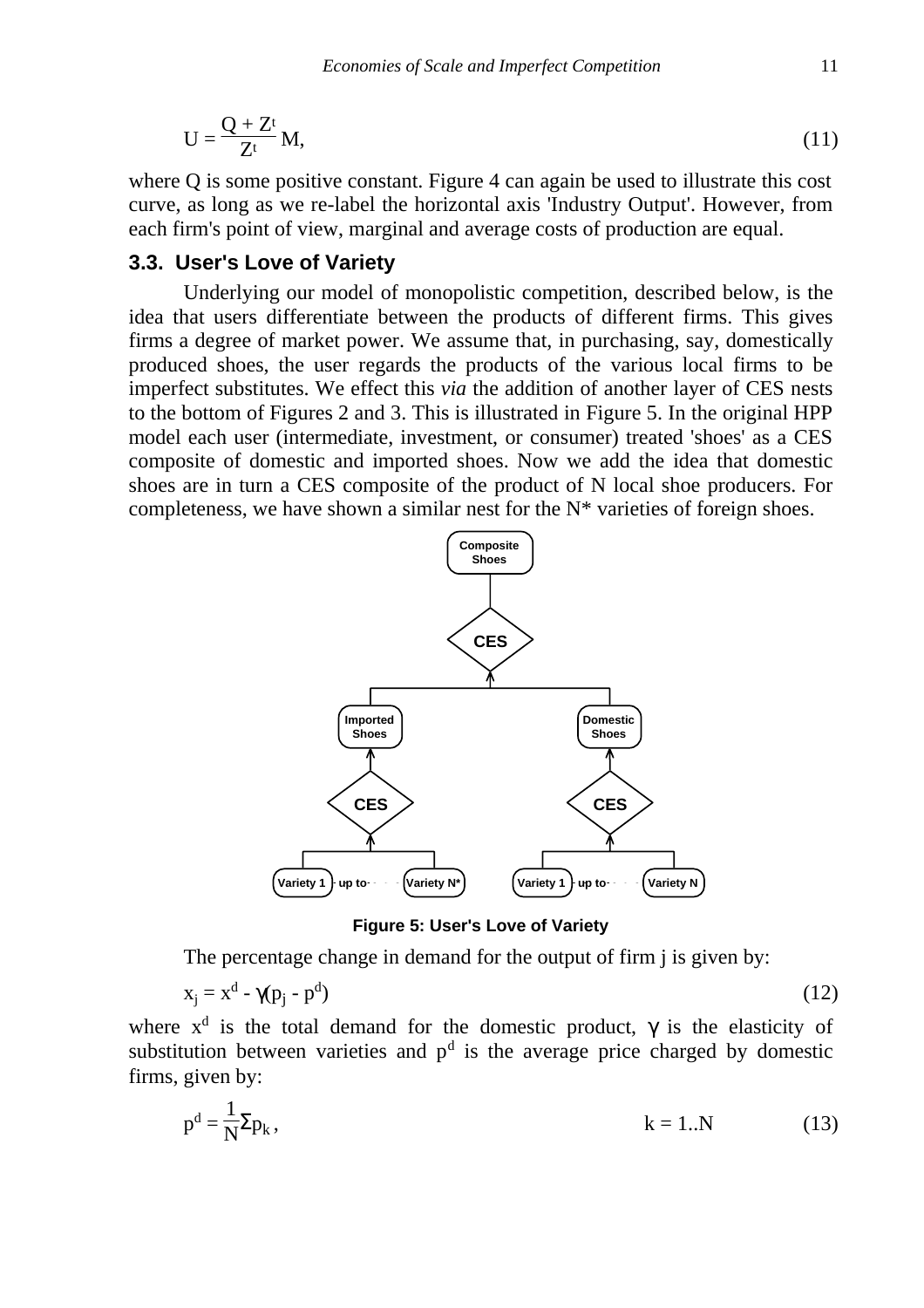The symmetry of our representative firm assumption ensures that, *ex ante*, all firms producing a given commodity charge the same price. Hence, equations such as (12) need not actually appear in the model. Nevertheless, this specification, which has been adopted by most AGE modellers of imperfect competition, has two effects:

- (1) it allows us to calculate the elasticity of demand facing an individual firm, and so to implement a model of optimal pricing (this is described below); and
- (2) it implies that the ratio of imported to domestic shoes, demanded by some user, is a function not only of relative prices but also of the relative numbers of domestic and foreign varieties.

The second effect has been ignored, probably by Harris and certainly by many of those following in his wake such as Cory and Horridge. Yet it is an important part of the theoretical tradition following Spence (1976) and Dixit and Stiglitz (1977). The CES function implies that the subutility obtained from domestic shoes is positively related to the number of domestic varieties:

$$
U(xd) = (\Sigma xk \beta)1/\beta,
$$
 k = 1..N

but  $x_k = x^d/N$ 

so 
$$
U(x^d) = (N(x^d/N)^{\beta})^{1/\beta} = x^d N^{(1-\beta)/\beta} = x^d N^{1/(\gamma-1)}
$$
, where  $\beta = (\gamma-1)/\gamma$  (14)

where N is the number of domestic varieties, and  $\gamma$  is the elasticity of substitution between varieties.

To accommodate the relation between subutility and N, we modify the intermediate demand equations (3) and (4) by replacing each occurrence of  $x<sup>d</sup>$  with  $x^d$ +n/(γ-1). Similarly, we replace each occurrence of  $p^d$  with  $p^d$ -n/(γ-1), to get:<sup>3</sup>

$$
x^{d} = z - n/(\gamma - 1) - \sigma S^{m}(\{p^{d} - n/(\gamma - 1)\} - p^{m})
$$
\n(15)

$$
x^{m} = z + \sigma S^{d}(\{p^{d} - n/(\gamma - 1)\} - p^{m})
$$
\n(16)

The number of foreign varieties has been presumed constant in these equations. We have also assumed that  $\gamma$  is constant: a more plausible assumption might be that it declined with N.

 <sup>3</sup>Note: Our transformation of these demand equations follows Helpman and Krugman (1985, p.181). To see why it is appropriate, note that the optimization problem underlying the original equations (3) and (4) is: choose  $X^d$ ,  $X^m$  to minimize  $P^dX^d$  +  $P^mX^m$  such that CES( $X^d$ , $X^m$ )=constant. With love of variety, the constraint becomes CES( $X^d$ Q, $X^m$ )=constant, where  $Q = N^{1/(\gamma-1)}$ . Rewriting the minimand as  $(P^d/Q)(X^dQ) + P^mX^m$ , we find that our problem has resumed its original form, except that  $X^d$  has been replaced by  $X^dO$  and  $P^d$  by  $P^dO$ .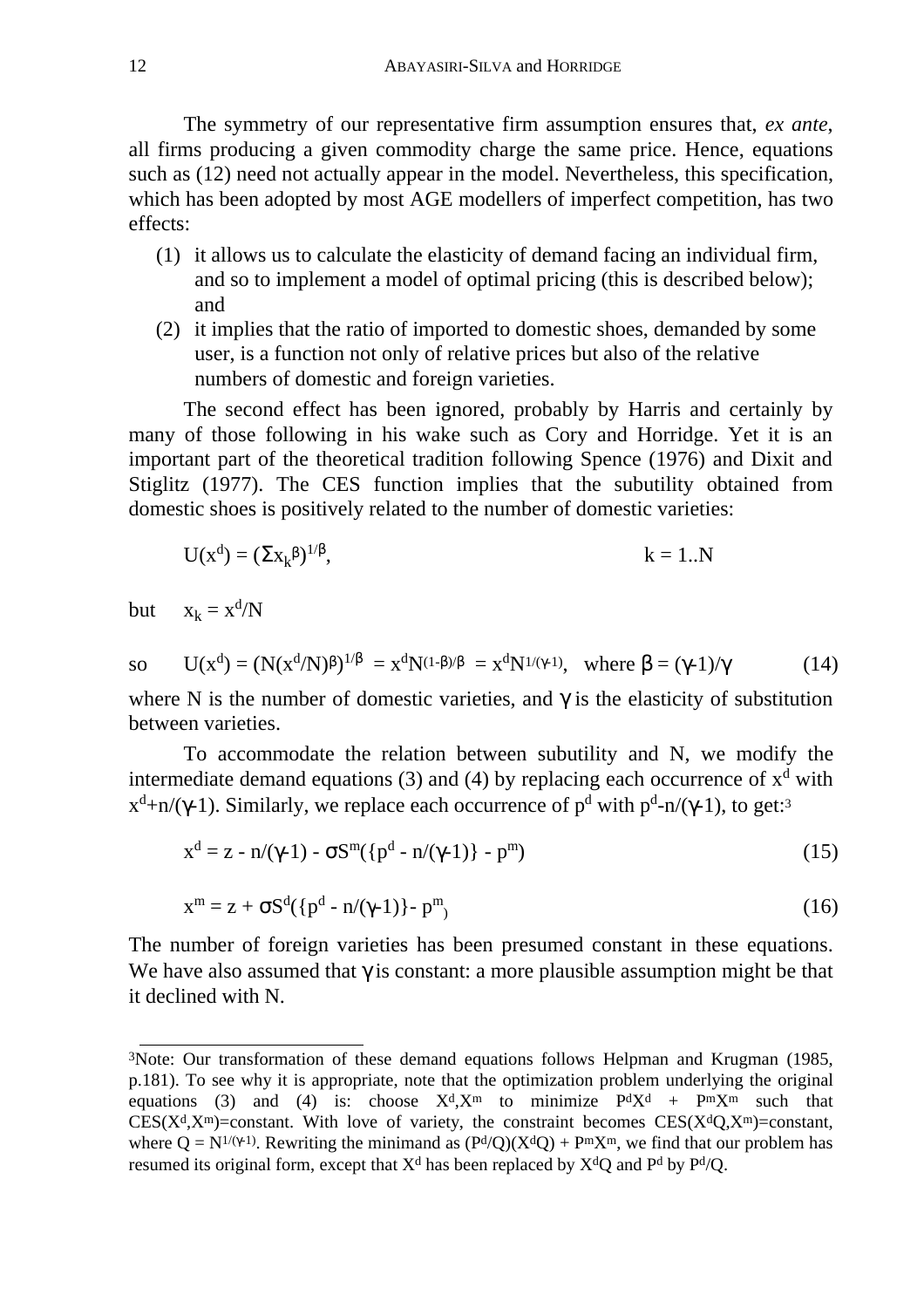#### **3.4. Monopolistic Pricing Rule**

We have specified two alternative pricing rules for the imperfectly competitive firm. The first is the optimal markup rule or Lerner Pricing Rule (LPR). The size of the markup is inversely related to the elasticity of demand that each firm in the industry perceives for its product:

$$
\mathbf{P}^{\mathbf{l}} = \frac{\mathbf{E}^{\mathbf{t}}}{\mathbf{E}^{\mathbf{t}} - \mathbf{1}} \mathbf{M}.
$$
 (17)

Here  $P<sup>1</sup>$  is the Lerner price, M is marginal cost and  $E<sup>t</sup>$  is the absolute value of the perceived elasticity of total demand for a firm. In percentage change form:

$$
p^l = m + \varepsilon^{t}/(1 - E^t) \tag{18}
$$

where  $p^l$ , m and  $\varepsilon_t$  are the percentage changes in  $P^l$ , M and  $E^t$  respectively.

Although each firm has several markets with different demand elasticities, we have excluded the possibility of discriminatory pricing. Instead, each firm faces a total demand curve. The total perceived elasticity of demand is then merely the average of the perceived elasticities in the various markets for that commodity:

$$
E^t = \Sigma B_k E_k \tag{19}
$$

where the  $B_k$  is the share of market k in total sales. The first values of k represent the 22 industries; the next the 22 capital creators, and the rest other final users.

To find the perceived elasticity of intermediate demand facing firm j in its sales to some industry, we assume that the firm conducts the following Bertrand-Nash experiment. It considers the effect of changing the price charged to each industry, assuming that the number of firms remains fixed, that rival firms will keep their prices constant4, and that there is no negative (downstream) impact of the change in the price of its product on the output level of the customer industry. Accordingly, the firm takes into account only the effects of substitution between its variant and those of other firms, and between domestic and imported equivalents. Substituting together equations (3), (12) and (13) derived above:

$$
xd = z - \sigma Sm(pd - pm)
$$

$$
xj = xd - \gamma(pj - pd)
$$

$$
pd = \frac{1}{N} \Sigma pk
$$

 $\overline{a}$ 

and including the assumptions mentioned, we get:

$$
x_j = -\left[\sigma S^m(1/N) + \gamma(1 - 1/N)\right]p_j\tag{20}
$$

<sup>4</sup>The alternative, Cournot, assumption would be that rivals kept their output constant. This would imply some adjustment of prices by the rivals.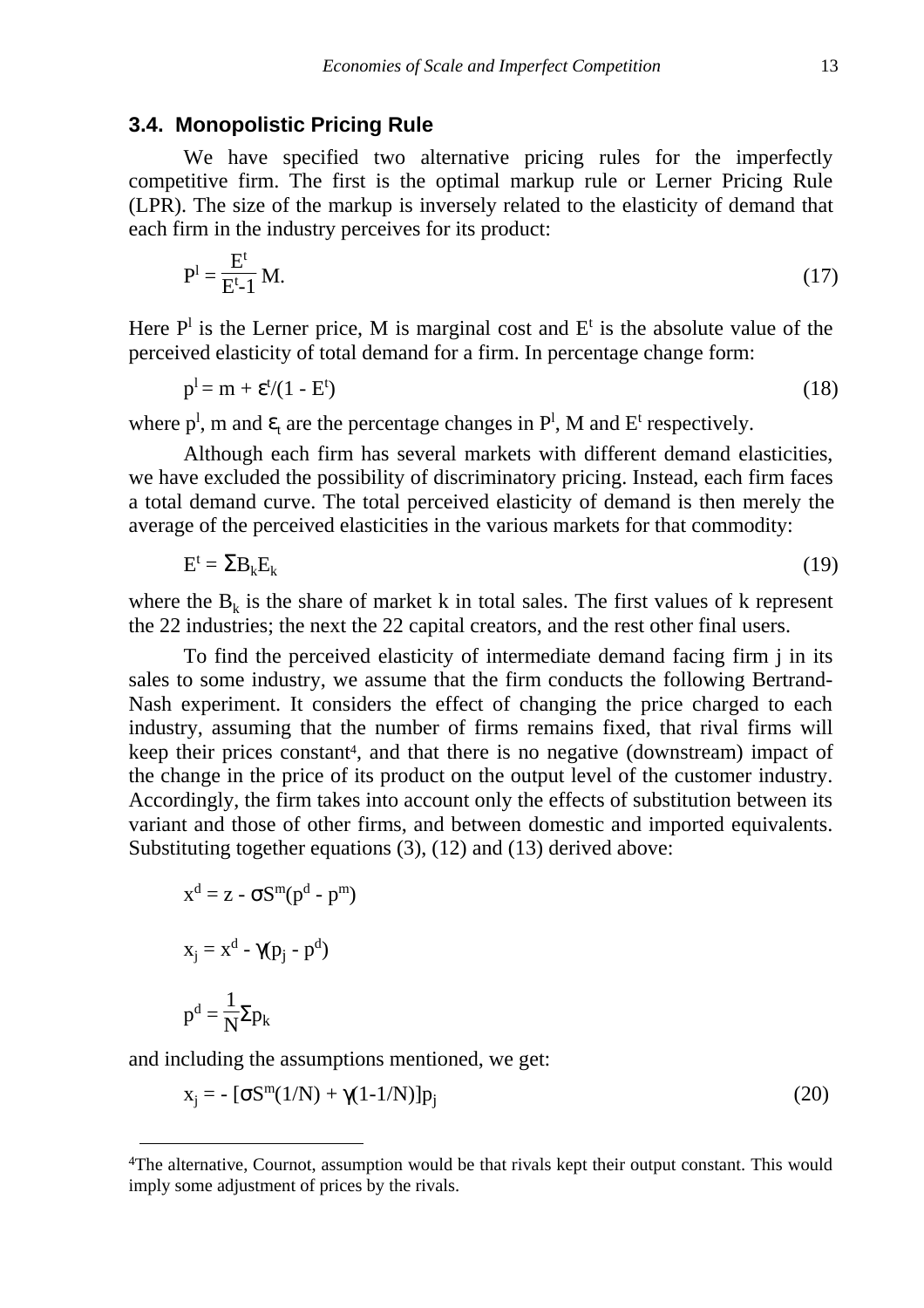so that the perceived elasticity of demand for one customer industry is  $[ $\sigma S^{m}(1/N)$  +$  $\gamma$ (1-1/N)]. We can derive its percentage change as (see Cory and Horridge, 1985, p.17):

 $\mathcal{E} \mathbf{N} \mathbf{E} = \mathbf{S}^{\mathbf{m}} \mathbf{S}^{\mathbf{d}} \boldsymbol{\sigma} (\boldsymbol{\sigma} - 1) (\mathbf{p}^{\mathbf{d}} - \mathbf{p}^{\mathbf{m}}) + (\boldsymbol{\gamma} - \mathbf{S}^{\mathbf{m}} \boldsymbol{\sigma}) \mathbf{n}$  (21)

Assuming that  $\sigma > 1$ , we see that if the domestic price rises relative to imports, the domestic market share (and each firm's share of this) falls and so the elasticity increases. The elasticity is also positively related to the number of firms. Following the pattern set for intermediate demand elasticities, we can derive the percentage changes in elasticities of final demand, yielding similar expressions.

## **3.5. Harris Pricing Rule**

For an alternative pricing rule we follow Harris's (1984) mixed pricing rule—a mixture of the Lerner markup pricing rule and Eastman-Stykolt's (1966) import-parity pricing rule. Here we assume that the firm sets its price to a geometric mean of the price of the imported substitute,  $P<sup>m</sup>$  and the price suggested by the markup pricing rule, P<sup>l</sup>. In percentage change form we have:

$$
p^d = \alpha p^m + (1 - \alpha)p^l \tag{22}
$$

where  $\alpha$  is a parameter, with value between zero and unity (0.5 in our simulations).  $p<sup>m</sup>$  and  $p<sup>l</sup>$  are respectively the percentage changes in the import price and in the Lerner price.

The Harris or mixed pricing rule is not derived from a single consistent model of optimising behaviour; its specification is obviously *ad hoc*. Nevertheless, it is widely used in econometric studies such as Bloch (1992 and 1994) as a flexible device to model pricing behaviour of manufacturing industries in an open economy such as Australia, which may lie between the bounds of import parity and Lerner markup pricing.

# **3.6. Market Equilibrium**

With free entry or exit of firms from the industry, long-run equilibrium is ensured by the zero pure profit (ZPP) condition of the model. Thus, output per firm changes until each firm's recurrent fixed cost is just balanced by the excess of sales revenue over variable costs.

An important feature of our model is that ZPP is enforced through entry or exit of firms. In the standard version of ORANI, output price is determined by the ZPP condition together with CRTS production technology. That is, if each firm within an industry is a price taker, output price would be set at the marginal cost of production which is equal, under CRTS, to the average cost of production. Hence, the revenue accruing to each firm would just cover its production costs. In the present model since each firm is setting its output price, the adjustment in the number of firms is necessary to eliminate pure profits. That implies a shift in the industry-wide production technology, as the amount of fixed cost per unit of output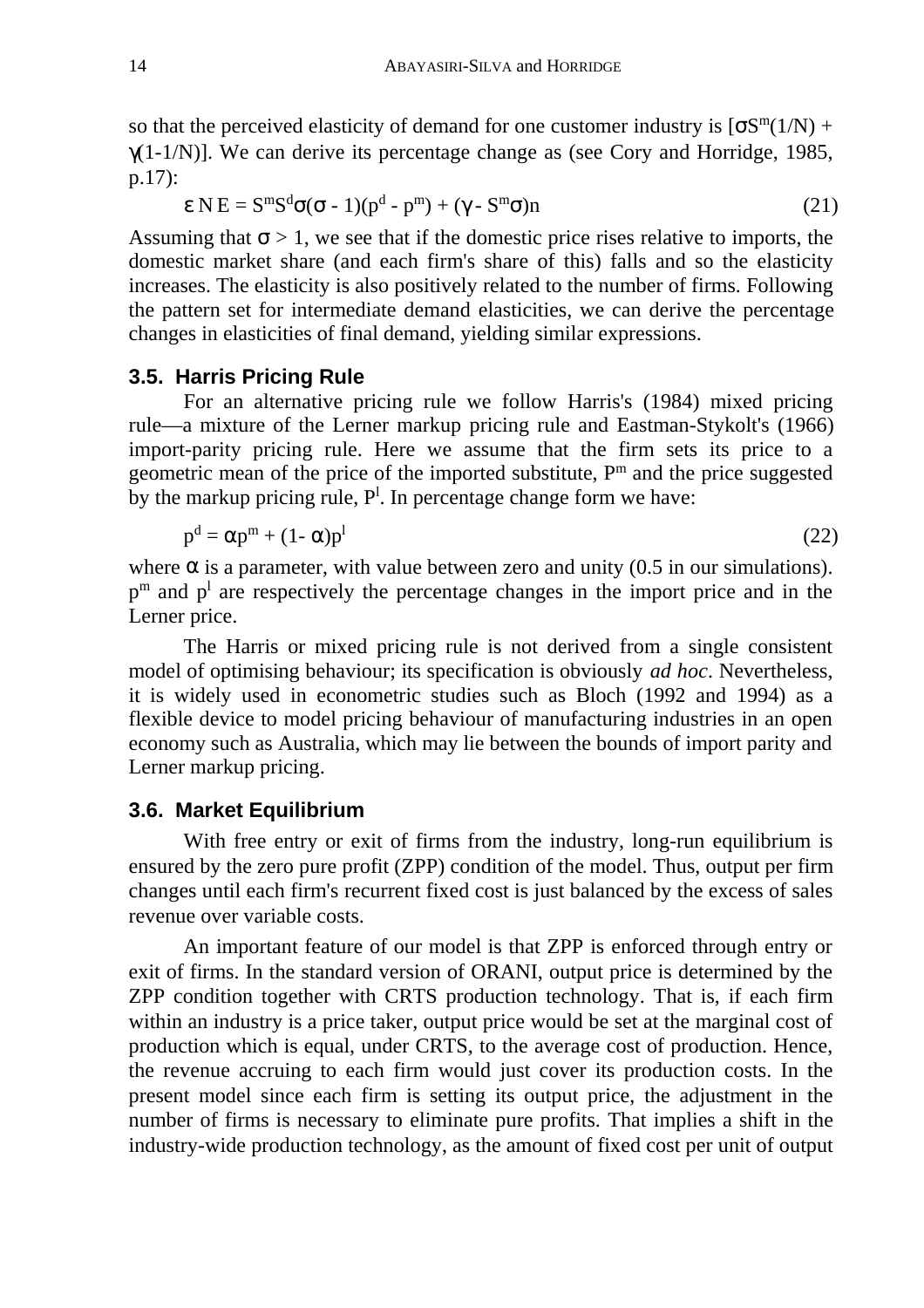

**Figure 6: Short-Run and Long-Run Lerner Pricing Equilibria**

responds. Thus, in long-run equilibrium, price setting determines industry production technology.

The mechanism of Lerner markup pricing is illustrated in the two panels of Figure 6. Each panel shows the firm demand curve D, the marginal revenue curve MR, the average cost curve AC and the marginal cost curve MC. In each case, the profit-maximising output is that where the MR and MC curves intersect. In the left hand panel, this output allows a price higher than average costs to be charged, giving rise to pure profits (the shaded area). The profits induce the entry of more firms into the market, so reducing the market share of the typical firm. This causes both demand and marginal revenue curves to swivel clockwise, as indicated by the arrows. Eventually, the long-run equilibrium depicted at the right will be reached. There, the average cost curve is tangent to the demand curve, and pure profits have been eliminated.

A significant feature of the diagram is that the optimal Lerner markup over marginal cost is nearly the same in both panels. Indeed, had the demand curve been of the constant elasticity type, the profit-maximizing price and markup would have been identical in the two panels.

#### **3.7. Database and Calibration**

Our modifications to the HPP model entail extensions to its database. This must now contain data describing for each non-agricultural industry:

- A The number of rival firms, N. It is a mistake to equate this with the number of establishments in an industry. More correctly, it is the average number of competitors faced by producers within a sector. For example, within the chemical industry producers of shampoo do not compete with producers of sheep-dip. We set N at 10 for all sectors.
- B The share of fixed in total costs. We set this at 10% for all sectors, implying that if output rose by 1%, unit costs would fall by 0.1%. Many would consider this figure to be on the high side.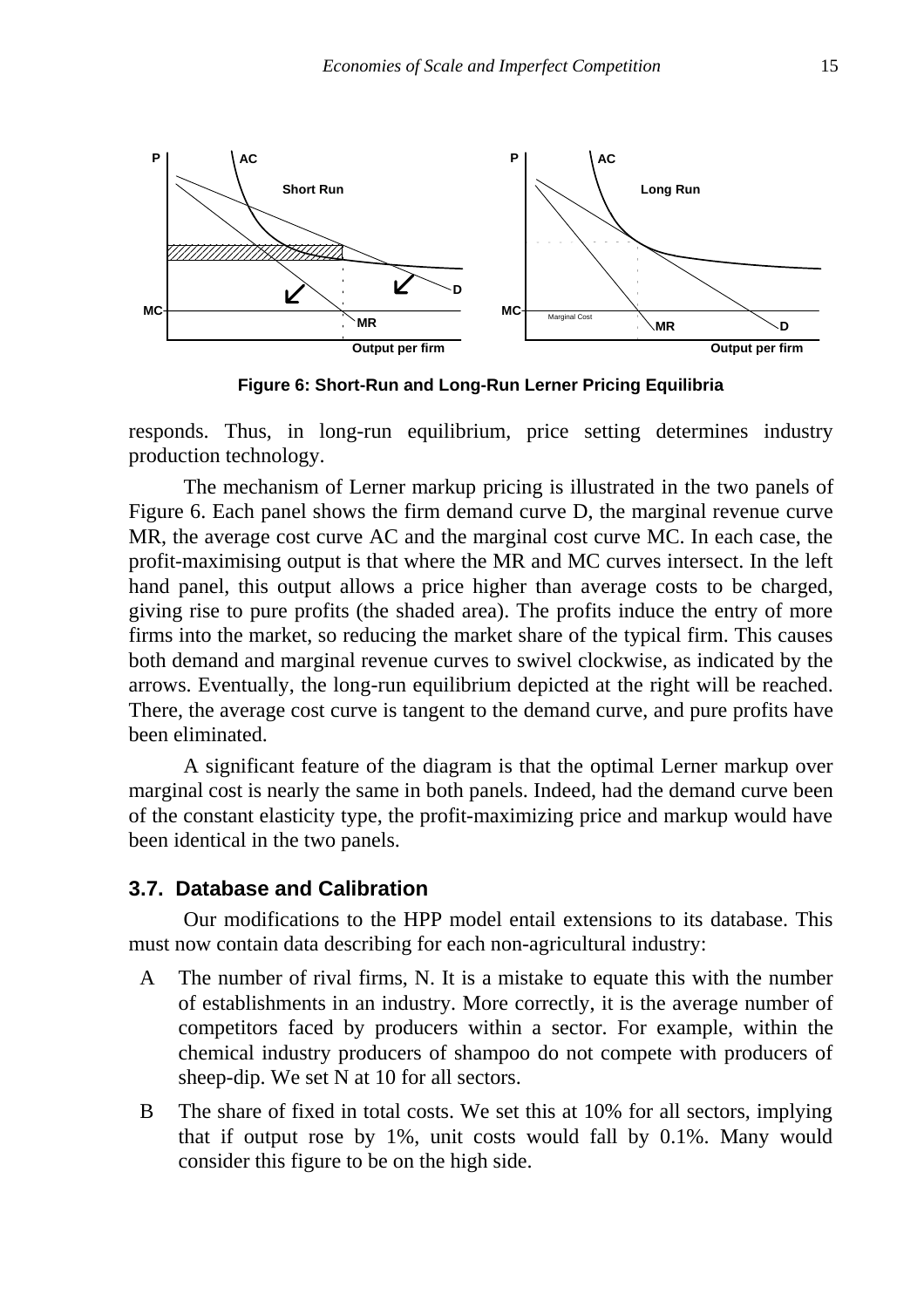- C The elasticity of substitution between the products of rival firms, γ. This was set to around 12 for most sectors—see below.
- D The level of pure profits as a share of value of output. This was set initially at zero, so that the same database could be used for both short- and long-run simulations.

Under the Lerner pricing hypothesis, any 3 of the above facts can be combined with the standard HPP database to imply the 4th, remaining, data item. For example, C and A could be used to deduce the perceived demand elasticity, and hence the markup over marginal costs. With B, the markup could be used to find D. We chose to deduce C from A, B and D. The resulting values varied somewhat between sectors, because of different sales shares and degrees of import competition.

All of the data that we added was purely hypothetical. We found no Australian data which could substitute for our own inventive powers. One reason is that none of the quantities A-D are directly observable. They must be measured indirectly, using supplementary hypotheses. For example, we hoped that Bloch (1992) might provide some data. Unfortunately, his regressions seemed to identify the whole of each industry's gross operating surplus with pure profits. Such an assumption seemed inconsistent with our model.

# **4. Results of Simulations**

To investigate the effects of adding imperfect competition and increasing returns to scale to the neoclassical HPP model, we simulated the effect of a tariff reduction. The magnitudes of the tariff cuts are reflected in the following changes in duty-paid import prices:

|    | Commodity                     | % Change |
|----|-------------------------------|----------|
| 4  | Mining, export                | $-1.17$  |
| 6  | Food & fibre, export          | $-0.77$  |
| 7  | Food, other                   | $-2.64$  |
| 8  | Textiles, clothing & footwear | $-12.81$ |
| 9  | Wood related products         | $-5.56$  |
| 10 | Chemicals & oil products      | $-2.91$  |
| 11 | Non-metallic mineral products | $-4.17$  |
| 12 | Metal products                | $-8.80$  |
| 13 | Transport equipment           | $-9.12$  |
| 14 | Other machinery               | $-5.32$  |
| 15 | Other manufacturing           | -9.63    |

**Table 2: Effect of Tariff Changes on Import Prices**

A variety of simulations were performed using different assumptions about production technology, pricing behaviour and market structure. Each simulation enforced one assumption from each of the following 3 groups: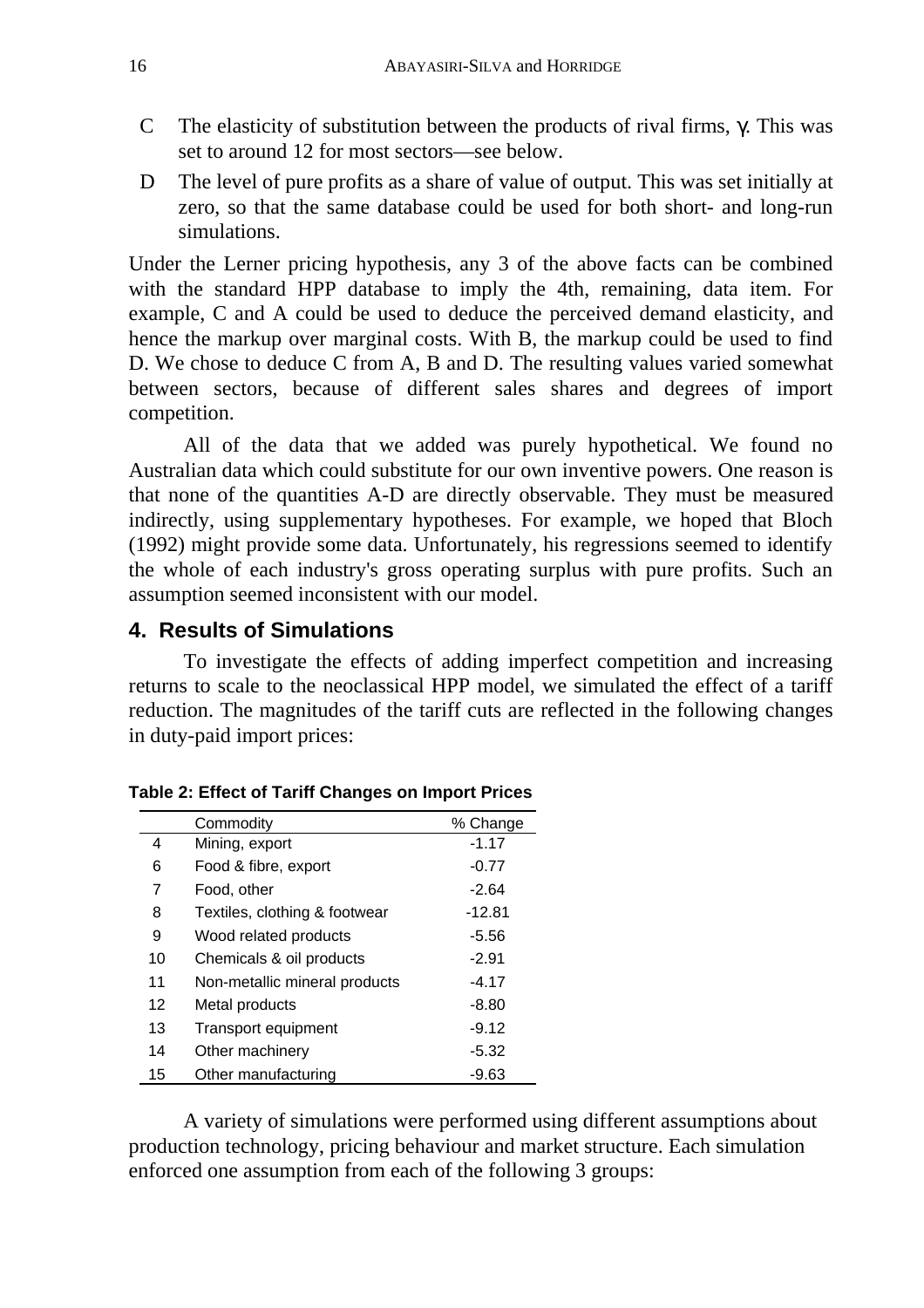| Technology          | Е.          | Constant returns to scale<br>Increasing returns to scale—internal to the firm<br>Increasing returns to scale-external to the firm |
|---------------------|-------------|-----------------------------------------------------------------------------------------------------------------------------------|
| <b>Pricing Rule</b> | м<br>Ő<br>н | Marginal cost pricing rule<br>Optimal markup (Lerner) pricing rule<br>Harris (mix) pricing rule                                   |
| Entry/Exit          | S.          | Short Run: Fixed number of firms<br>Long Run: Free entry to ensure zero pure profits                                              |

**Table 3: Differences Between Simulations**

The letters C, I, E, M, etc., are used to build concise names for each simulation. Thus simulation CMS denotes constant returns to scale, marginal cost pricing, and fixed number of firms. Only some of the 18 possible combinations are simulated here; they are listed in Tables 4 and 5. Some combinations make little sense. Marginal cost pricing with firm-level scale economies implies losses—this combination has been marked 'n.a.' in both short- and long-run tables. In the short run, firms may exercise market power even without firm-level scale economies; we simulate this for the Harris case under CRTS but do not report analogous simulations under external economies of scale.

|                 |                          | <b>Pricing Rule</b> |                   |
|-----------------|--------------------------|---------------------|-------------------|
| Technology      | Marginal-Cost<br>Pricing | Lerner<br>Pricing   | Harris<br>Pricing |
| <b>CRTS</b>     | <b>CMS</b>               | not reported        | <b>CHS</b>        |
| IRTS (internal) | n.a.                     | IOS                 | <b>IHS</b>        |
| IRTS (external) | EMS                      | not reported        | not reported      |

**Table 4: Short-Run Simulations**

In the long run, neither the CRTS nor the external economies case provide a mechanism whereby variations in numbers of firms can restore ZPP to an imperfectly competitive industry. Thus, Lerner and Harris pricing are allowed only with firm-level scale economies. In the other long-run scenarios we have assumed that firm numbers follow industry output: this would be consistent with U-shaped firm unit cost curves.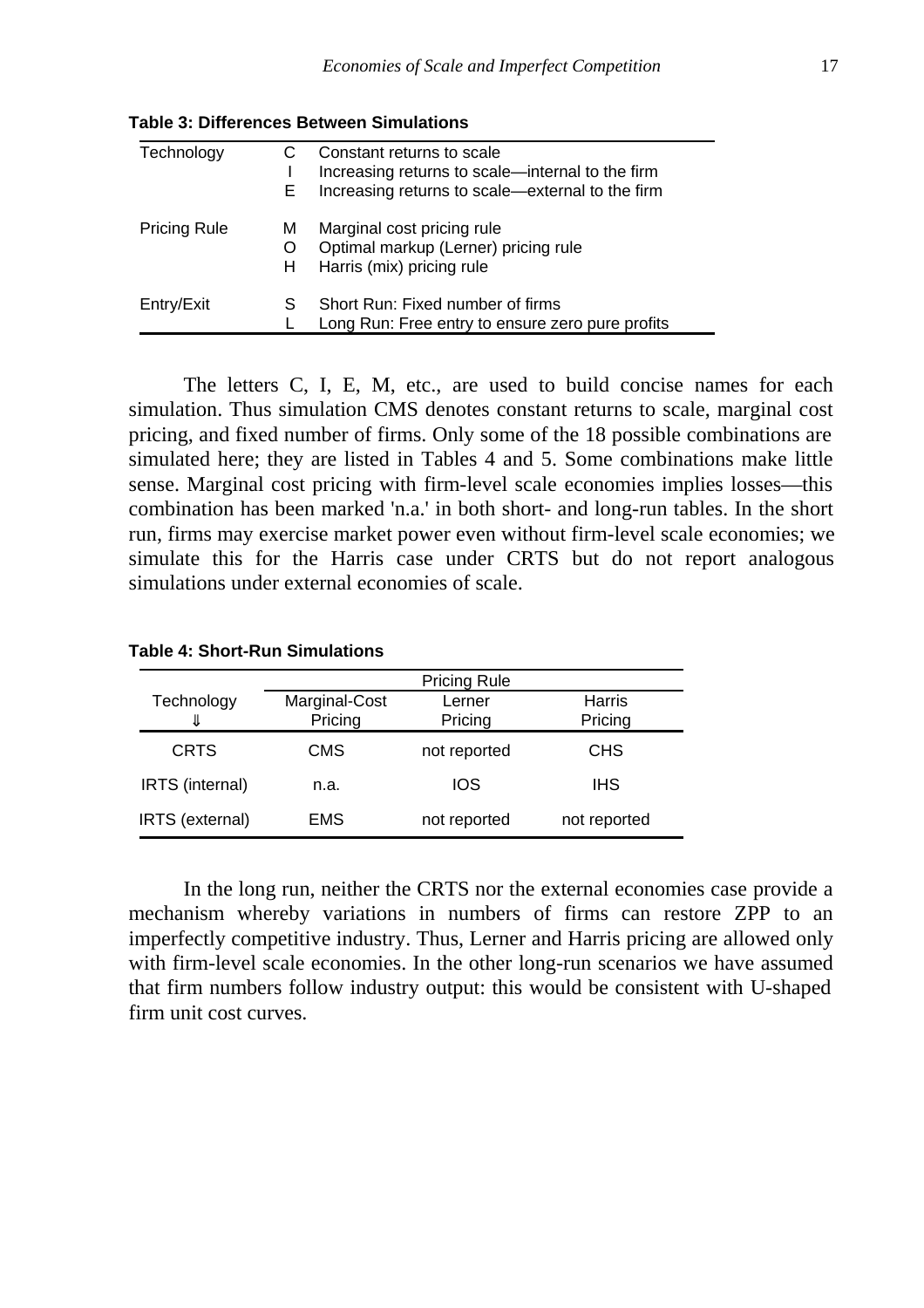|                 | <b>Pricing Rule</b>      |                   |                   |  |  |
|-----------------|--------------------------|-------------------|-------------------|--|--|
| Technology      | Marginal-Cost<br>Pricing | Lerner<br>Pricing | Harris<br>Pricing |  |  |
| <b>CRTS</b>     | <b>CML</b>               | n.a.              | n.a.              |  |  |
| IRTS (internal) | n.a.                     | IOL               | <b>IHL</b>        |  |  |
| IRTS (external) | EML                      | n.a.              | n.a.              |  |  |

**Table 5: Long-Run Simulations**

The simulations named CMS and CML generate the standard HPP results based on CRTS and perfect competition5. They serve as bench-marks, with which to compare the results from the alternative assumptions about technology and pricing.

Our simulations are designed to elucidate the effects that the various pricing and technology assumptions have on our numerical results. So, for example, we have assumed that *all* sectors use Lerner pricing, or that *none* do. This simplifies interpretation. More realistic simulations might, for example, specify Lerner pricing for one sector, and Harris pricing for another. Again, it is unlikely that the same degree of scale economies applies to all industries.

### **4.1. Factor Markets and Macro Environment**

Apart from the firm entry/exit assumptions the short- and long-run simulations differ in their treatment of factor markets. In the short run, capital stocks in each industry are fixed, and capital rentals move freely. Real wages are held fixed, and labour is assumed to be in elastic supply. In the long-run simulations, opposite assumptions apply: industry capital stocks adjust to maintain fixed real rates of return, and wages for the different industries and skill groups all move as one to maintain an exogenous economy-wide employment target.

For both sets of simulations, real household, government and inventory demands are held fixed, as are investment/capital ratios in each industry. The numeraire is the exchange rate.

#### **4.2. Short-Run Results**

 $\overline{a}$ 

The results of our short-run simulations are seen in Table 6. The first 12 rows of the table show macro results, the next 23 commodity outputs, and the final 10 rows show some results for the Textiles, Clothing and Footwear (TCF) sector.

The columns correspond to the various short-run simulations. In all columns the tariff cut causes the average price of imports to fall by 5.5%. The first column of results (CMS) corresponds to a conventional short-run simulation which

<sup>5</sup>Except that in the long run, changes in the numbers of firms influence utility and demands slightly, via the love-of-variety effect.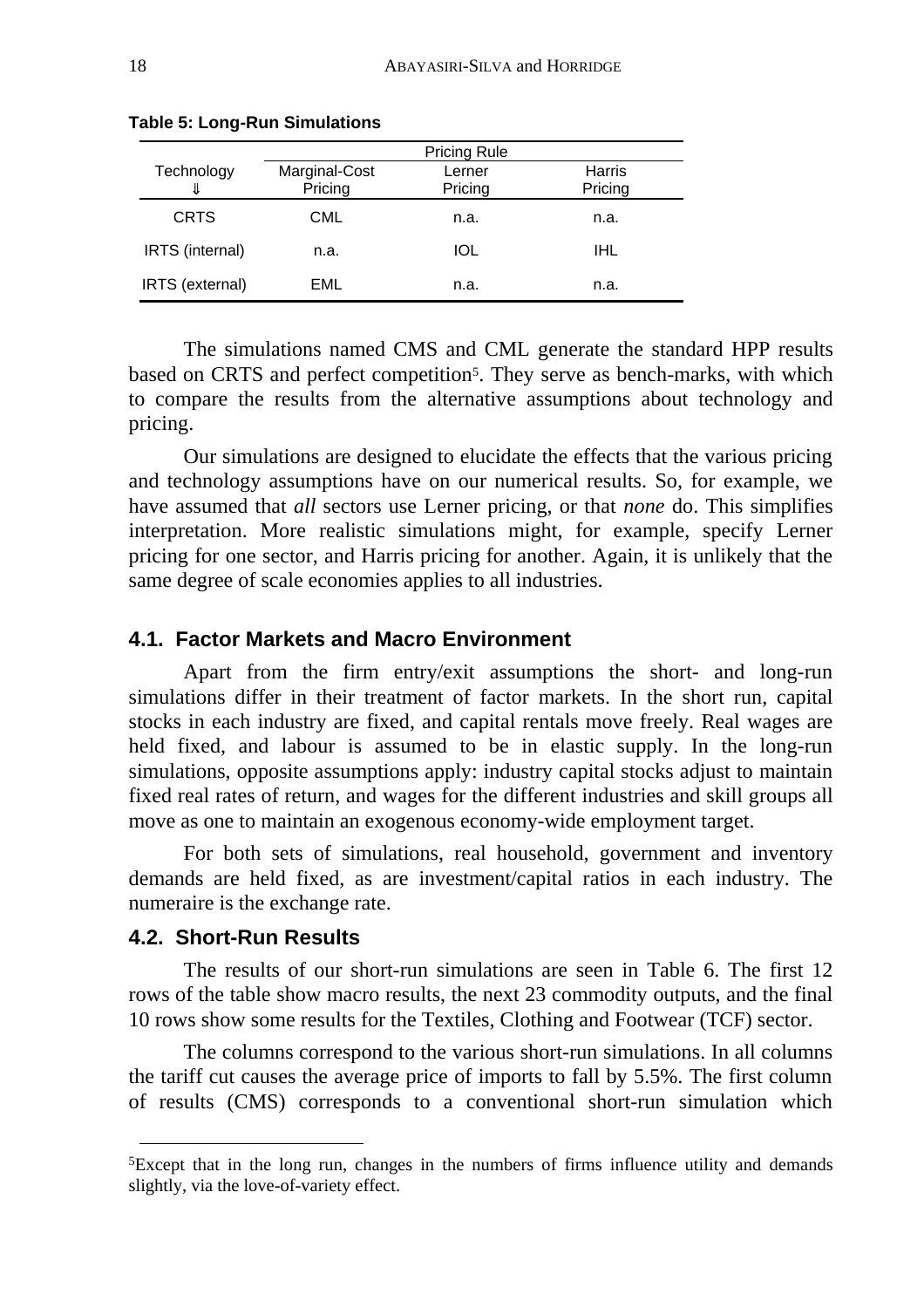assumes constant returns to scale and average cost pricing. The chief losers are the import-competing sectors such as TCF, Transport Equipment, and Other Manufacturing; these are also the 3 sectors which suffered the greatest tariff reductions. The winners are the exporting industries which face elastic overseas demand and enjoy reduced input costs: the agricultural and mining sectors. The margins industry Transport follows in their wake. The other industries enjoy smaller gains, benefiting both from the reduction in costs (which enables them to capture market share from imports), and from the increase in intermediate demand from the most successful industries. Employment and GDP rise by 0.85% and 0.65% respectively.

Turning to the TCF details at the bottom of the table we see that TCF imports rose by 8.9%, while local output fell by 5.4%. While import prices fell by 12.8% (see Table 2), local prices fell by 4.9%. This price response arises from the upwardly-sloping short-run supply curve of the industry.

The second column of results includes the effects of partial import-parity pricing. Sectors facing increased import competition reduce prices more than compared with previous cases. This reduces import penetration so that total imports rise by only 2.6%, less than in the preceding column. The converse effect is that sectors only pass on one half of the decrease in input costs caused by the lower import prices. Hence, compared to the CMS case import-competing output contracts less, while the other sectors reap less benefit. We enforced the Harris pricing rule irrespective of import share, so that where tariffs are reduced sharply but at the same time a sector faces little or no import competition, domestic prices fall and output increases, relative to CMS. An example is Commodity 12, Metal products.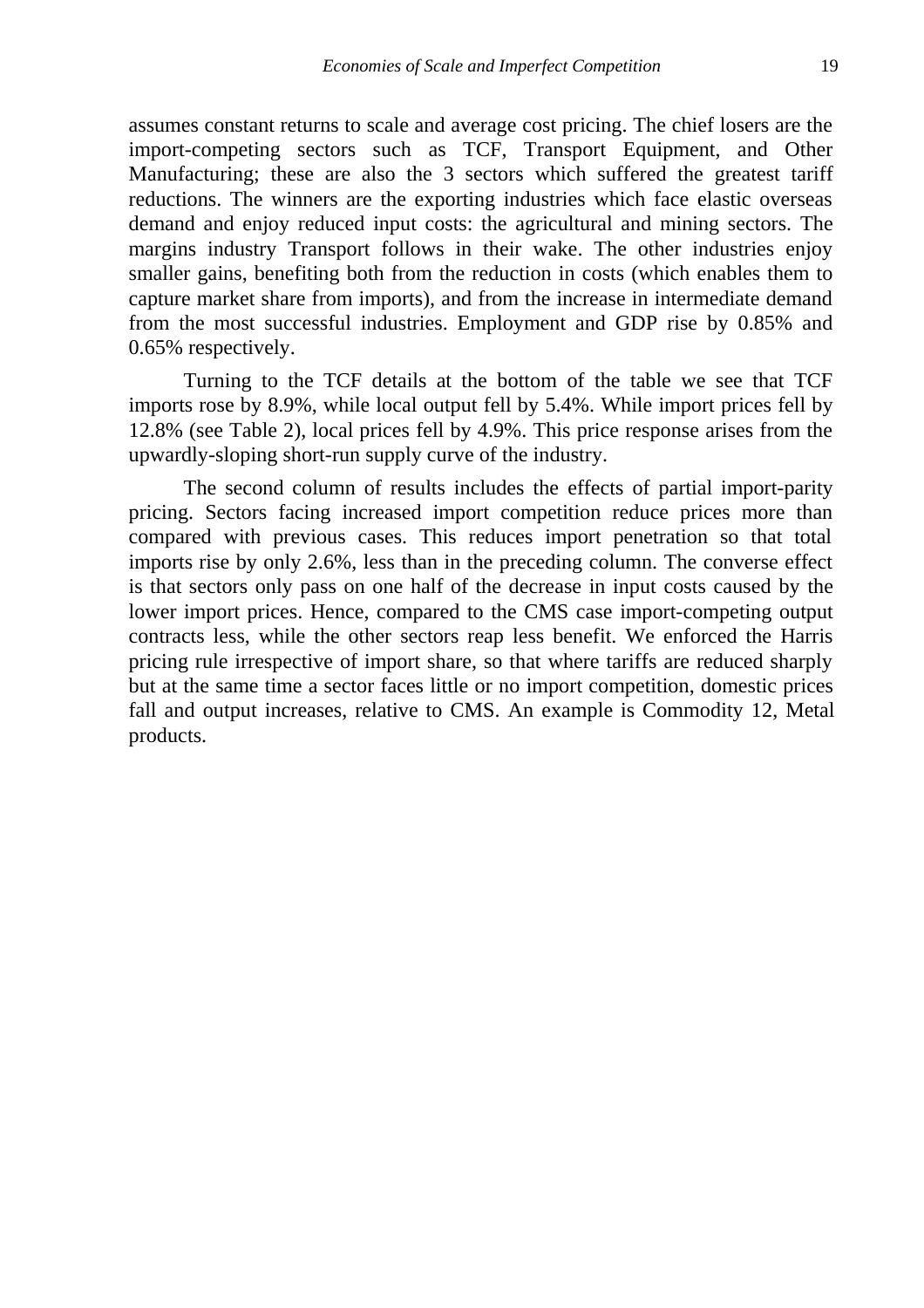| Table 6: Results of Short-Run Simulations of a Tariff Cut |  |  |
|-----------------------------------------------------------|--|--|
|                                                           |  |  |

|                  | Simulation:               | <b>CMS</b>        | <b>CHS</b> | <b>IOS</b> | <b>IHS</b> | <b>EMS</b> |  |  |
|------------------|---------------------------|-------------------|------------|------------|------------|------------|--|--|
|                  |                           | Returns: Constant | Constant   | Internal   | Internal   | External   |  |  |
|                  | Pricing:                  | Marginal          | Harris     | Lerner     | Harris     | Marginal   |  |  |
|                  | Macro Variables:          |                   |            |            |            |            |  |  |
|                  | 1 Employment              | 0.8586            | 1.2832     | 0.8188     | 1.1647     | 1.0081     |  |  |
|                  | 2 Duty-paid Import P.I.   | $-5.4789$         | $-5.4789$  | $-5.4789$  | $-5.4789$  | $-5.4789$  |  |  |
|                  | 3 GDP P.I.                | $-2.6721$         | $-2.1285$  | $-2.7257$  | $-2.1602$  | $-2.8726$  |  |  |
|                  | 4 Investment P.I.         | $-3.1510$         | $-2.7842$  | $-3.1829$  | $-2.8008$  | $-3.2716$  |  |  |
|                  | 5 Consumer P.I.           | $-2.3366$         | $-1.9579$  | $-2.3866$  | $-1.9883$  | $-2.5256$  |  |  |
|                  | 6 Export P.I.             | $-0.7800$         | $-0.8579$  | $-0.8226$  | $-0.8981$  | $-0.9235$  |  |  |
|                  | 7 Real GDP                | 0.6519            | 0.9321     | 0.7163     | 1.0105     | 0.8761     |  |  |
|                  | 8 Import Volumes          | 3.5396            | 2.6132     | 3.5498     | 2.5243     | 3.7654     |  |  |
| 9                | <b>Capital Stock</b>      | 0.0000            | 0.0000     | 0.0000     | 0.0000     | 0.0000     |  |  |
|                  | 10 Real Investment        | 0.0000            | 0.0000     | 0.0000     | 0.0000     | 0.0000     |  |  |
| 11               | <b>Real Consumption</b>   | 0.0000            | 0.0000     | 0.0000     | 0.0000     | 0.0000     |  |  |
|                  | 12 Export Volumes         | 8.2428            | 9.0519     | 8.6783     | 9.4685     | 9.9707     |  |  |
|                  | <b>Commodity Outputs:</b> |                   |            |            |            |            |  |  |
| 1                | Cereals                   | 1.4601            | 1.1581     | 1.4863     | 1.1709     | 1.6519     |  |  |
| 2                | Broadacre rural           | 1.5459            | 1.2528     | 1.5447     | 1.2387     | 1.8446     |  |  |
| 3                | Intensive rural           | 2.3259            | 2.3784     | 2.2893     | 2.3154     | 2.8211     |  |  |
| 4                | Mining, export            | 2.2335            | 2.9121     | 2.5043     | 3.1869     | 3.1026     |  |  |
| 5                | Mining, other             | 0.9315            | 1.2015     | 1.0617     | 1.3158     | 1.1707     |  |  |
| 6                | Food & fibre, export      | 3.5267            | 2.9687     | 3.7229     | 3.0790     | 5.2934     |  |  |
| $\overline{7}$   | Food, other               | 1.3689            | 1.7989     | 1.4015     | 1.8169     | 1.6245     |  |  |
| 8                | <b>TCF</b>                | $-5.4828$         | $-1.8610$  | $-5.3585$  | $-1.8218$  | $-5.7640$  |  |  |
| 9                | Wood products             | 0.4196            | 1.0470     | 0.4152     | 0.9905     | 0.5829     |  |  |
| 10               | Chem/oil products         | 1.3178            | 2.0457     | 1.3271     | 1.9875     | 1.6372     |  |  |
| 11               | Mineral products          | 0.1670            | 0.4948     | 0.1731     | 0.4678     | 0.2478     |  |  |
| 12               | Metal products            | 0.0300            | 1.4853     | 0.0932     | 1.4378     | 0.2935     |  |  |
| 13               | Transport equipment       | $-5.0463$         | $-0.7022$  | $-4.9797$  | $-0.6865$  | $-5.5837$  |  |  |
| 14               | Other machinery           | 0.7101            | 1.6425     | 0.7539     | 1.6636     | 1.0254     |  |  |
| 15               | Other manufacturing       | $-1.9112$         | 0.5005     | $-1.8406$  | 0.4697     | $-1.6787$  |  |  |
| 16               | <b>Utilities</b>          | 0.3558            | 0.5489     | 0.3417     | 0.4859     | 0.4453     |  |  |
| 17               | Construction              | 0.0456            | 0.0525     | 0.0438     | 0.0495     | 0.0503     |  |  |
| 18               | Trade                     | 0.7242            | 1.0439     | 0.7397     | 1.0271     | 0.8727     |  |  |
| 19               | Transport                 | 2.6477            | 3.0941     | 2.7296     | 3.1349     | 3.1353     |  |  |
| 20               | Banking & finance         | 0.6996            | 0.9605     | 0.6852     | 0.8941     | 0.8160     |  |  |
| 21               | <b>Dwellings</b>          | 0.0000            | 0.0000     | 0.0000     | 0.0000     | 0.0000     |  |  |
| 22               | Public services           | 0.1356            | 0.0474     | 0.1357     | 0.0413     | 0.1550     |  |  |
| 23               | Private services          | 0.0412            | $-0.2525$  | 0.0341     | $-0.2778$  | 0.0517     |  |  |
|                  | <b>TCF Details:</b>       |                   |            |            |            |            |  |  |
| 1                | Unit Cost                 | $-4.8981$         | $-5.2016$  | $-4.3246$  | $-5.0195$  | $-4.3024$  |  |  |
| $\overline{2}$   | Elasticity                | 0.0085            | $-0.0338$  | 0.0072     | $-0.0354$  | 0.0060     |  |  |
| 3                | Lerner Markup             | $-0.0009$         | 0.0038     | $-0.0008$  | 0.0039     | $-0.0007$  |  |  |
| 4                | <b>Marginal Cost</b>      | $-4.8981$         | $-5.2016$  | $-4.8604$  | $-5.2017$  | $-4.8788$  |  |  |
| 5                | No. of firms              | 0.0000            | 0.0000     | 0.0000     | 0.0000     | 0.0000     |  |  |
| 6                | Output                    | $-5.4828$         | $-1.8610$  | $-5.3585$  | $-1.8218$  | $-5.7640$  |  |  |
| $\overline{7}$   | Imports                   | 8.9298            | 4.9529     | 9.1929     | 5.0039     | 9.8204     |  |  |
| 8                | Love of variety           | 0.0000            | 0.0000     | 0.0000     | 0.0000     | 0.0000     |  |  |
| $\boldsymbol{9}$ | Price                     | $-4.8981$         | $-9.0039$  | $-4.8612$  | $-9.0039$  | $-4.3024$  |  |  |
| 10               | Employment                | $-6.3673$         | $-2.1612$  | $-5.6007$  | $-1.9041$  | $-6.0245$  |  |  |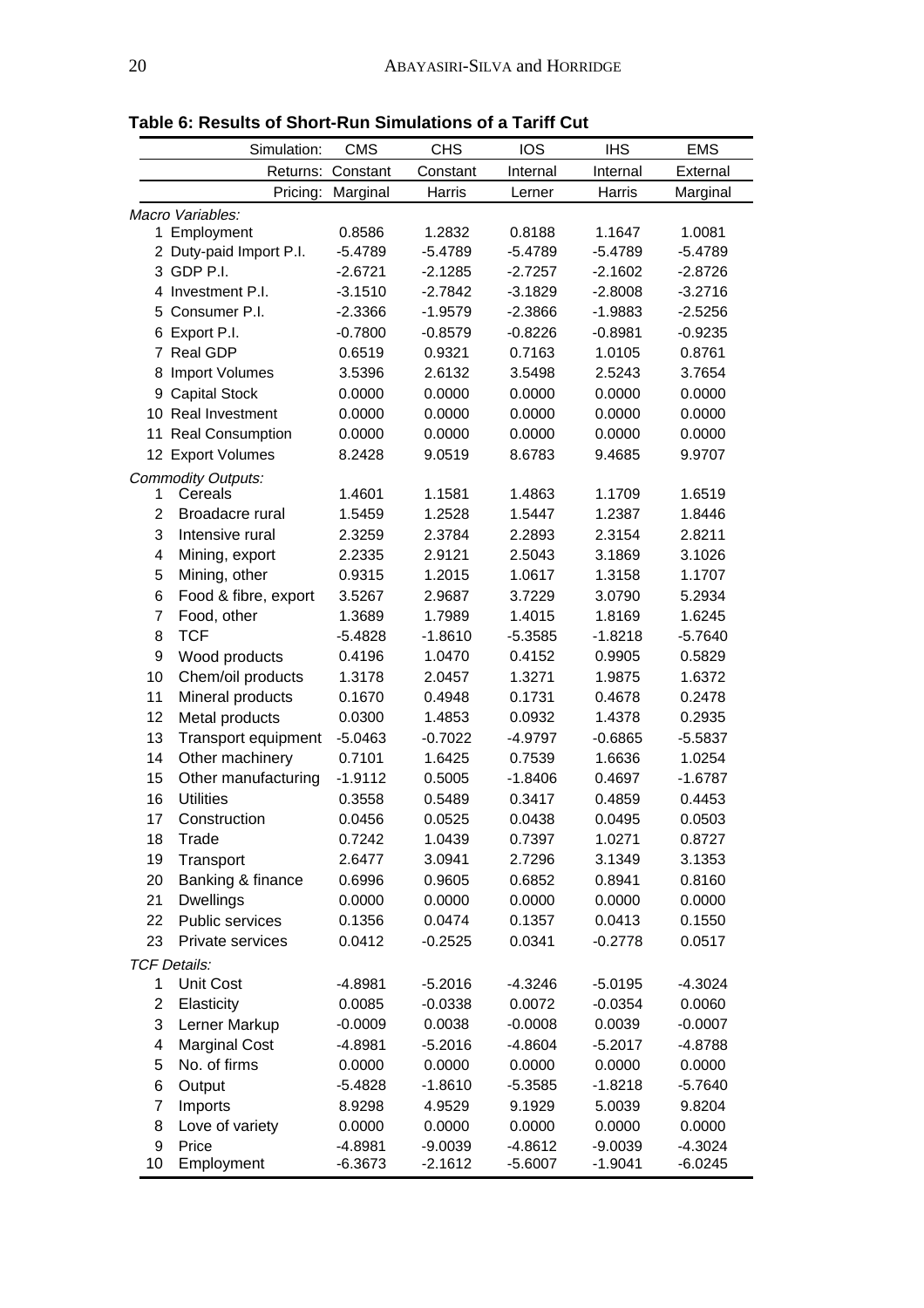| Table 7: Results of Long-Run Simulations of a Tariff Cut |  |  |  |  |
|----------------------------------------------------------|--|--|--|--|
|----------------------------------------------------------|--|--|--|--|

|                | Long-Run Simulation:                 | <b>CML</b>             | <b>IOL</b>             | <b>IHL</b>             | <b>EML</b>          |
|----------------|--------------------------------------|------------------------|------------------------|------------------------|---------------------|
|                | Returns:                             | Constant               | Internal               | Internal               | External            |
|                | Pricing:                             | Marginal               | Lerner                 | Harris                 | Marginal            |
|                | Macro Variables:                     |                        |                        |                        |                     |
| 1              | Employment                           | 0.0000                 | 0.0000                 | 0.0000                 | 0.0000              |
| 2              | Duty-paid Import P.I.                | $-5.4789$              | $-5.4789$              | $-5.4789$              | $-5.4789$           |
| 3              | GDP P.I.                             | $-0.7834$              | $-0.7407$              | $-0.9131$              | 0.4139              |
| 4              | Investment P.I.                      | $-1.4630$              | $-1.4290$              | $-1.1961$              | $-0.4546$           |
| 5              | Consumer P.I.                        | $-0.7217$              | $-0.6780$              | $-0.9888$              | 0.4858              |
| 6              | Export P.I.                          | $-0.4837$              | $-0.4897$              | $-0.7627$              | $-0.7272$           |
| 7              | <b>Real GDP</b>                      | 0.6526                 | 0.6687                 | 1.0516                 | 1.1981              |
| 8              | <b>Import Volumes</b>                | 3.8691                 | 3.9558                 | 4.2088                 | 6.5378              |
| 9              | <b>Capital Stock</b>                 | 1.5751                 | 1.6037                 | 1.4033                 | 2.4892              |
| 10             | Real Investment                      | 1.8818                 | 1.9179                 | 1.8978                 | 2.9890              |
| 11             | <b>Real Consumption</b>              | 0.0000                 | 0.0000                 | 0.0000                 | 0.0000              |
| 12             | <b>Export Volumes</b>                | 5.7617                 | 5.9097                 | 8.7423                 | 10.6527             |
|                | <b>Commodity Outputs:</b>            |                        |                        |                        |                     |
| 1              | Cereals                              | $-0.1497$              | $-0.2147$              | $-0.4444$              | $-2.2441$           |
| $\overline{2}$ | Broadacre rural                      | $-0.1223$              | $-0.1887$              | $-0.3194$              | $-2.3713$           |
| 3              | Intensive rural                      | 0.3340                 | 0.2518                 | 0.6964                 | $-2.3067$           |
| 4              | Mining, export                       | 7.4016                 | 8.2126                 | 7.8581                 | 30.4348             |
| 5              | Mining, other                        | 10.1543                | 9.7827                 | 11.2379                | 4.0552              |
| 6              | Food & fibre, export                 | $-0.0956$              | $-0.2381$              | 0.5644                 | $-6.0316$           |
| $\overline{7}$ | Food, other                          | 0.2076                 | 0.1549                 | 1.4931                 | $-1.0993$           |
| 8              | <b>TCF</b>                           | $-8.0800$              | $-8.1576$              | $-5.7778$              | $-10.2383$          |
| 9              | Wood products                        | $-0.3045$              | $-0.3357$              | 1.7524                 | $-0.9871$           |
| 10             | Chem/oil products                    | 0.4837                 | 0.4654                 | 1.5432                 | 0.1384              |
| 11             | Mineral products                     | 0.4858                 | 0.4882                 | 1.9496                 | 0.4254              |
| 12             | Metal products                       | $-0.7390$              | $-0.7777$              | 2.6797                 | $-1.3247$           |
| 13             | Transport equipment                  | $-9.0844$              | $-9.2582$              | $-6.0746$              | $-14.3245$          |
| 14             | Other machinery                      | 0.3966                 | 0.3799                 | 2.4332                 | 0.3078              |
| 15             | Other manufacturing                  | $-3.6574$              | $-3.7445$              | $-0.3011$              | $-5.2245$           |
| 16             | <b>Utilities</b>                     | 0.5129                 | 0.5597                 | 0.1037                 | 1.6985              |
| 17             | Construction                         | 1.1403                 | 1.1730                 | 0.9542                 | 1.8014              |
| 18             | Trade                                | 0.6137                 | 0.6053                 | 1.6696                 | 0.5726              |
| 19             | Transport                            | 1.4653                 | 1.4601                 | 2.4219                 | 1.4211              |
| 20             | Banking & finance                    | 0.3873                 | 0.3838                 | 0.5869                 | 0.2844              |
| 21             | Dwellings                            | $-0.2000$              | $-0.1942$              | $-1.3343$              | $-0.1347$           |
| 22             | Public services                      | $-0.1096$              | $-0.1122$              | $-0.1802$              | $-0.2252$           |
| 23             | Private services                     | $-0.1738$              | $-0.1719$              | $-0.7651$              | $-0.2708$           |
|                | <b>TCF Details:</b>                  |                        |                        |                        |                     |
| 1              | Unit Cost                            | $-2.1502$              | -2.0405                | $-6.9152$              | 0.3892              |
| 2              | Elasticity                           | $-0.7347$              | $-0.6660$              | $-5.8017$              | $-0.8826$           |
| 3              | Lerner Markup                        | 0.0816                 | 0.0740                 | 0.6446                 | 0.0981              |
| 4              | <b>Marginal Cost</b><br>No. of firms | $-2.1502$              | $-2.1145$              | $-1.6650$              | $-0.6346$           |
| 5              |                                      | $-8.0800$              | $-7.4177$              | -58.2796               | $-10.2383$          |
| 6              | Output                               | $-8.0800$              | $-8.1576$              | $-5.7778$              | $-10.2383$          |
| $\overline{7}$ | Imports                              | 13.1493                | 13.1607                | 15.7793                | 16.4681             |
| 8<br>9         | Love of variety<br>Price             | $-0.8084$<br>$-2.1502$ | $-0.7421$<br>$-2.0405$ | $-5.8306$<br>$-6.9152$ | $-1.0243$<br>0.3892 |
| 10             | Employment                           | $-8.3193$              | $-8.3253$              | $-11.2829$             | $-9.5232$           |
|                |                                      |                        |                        |                        |                     |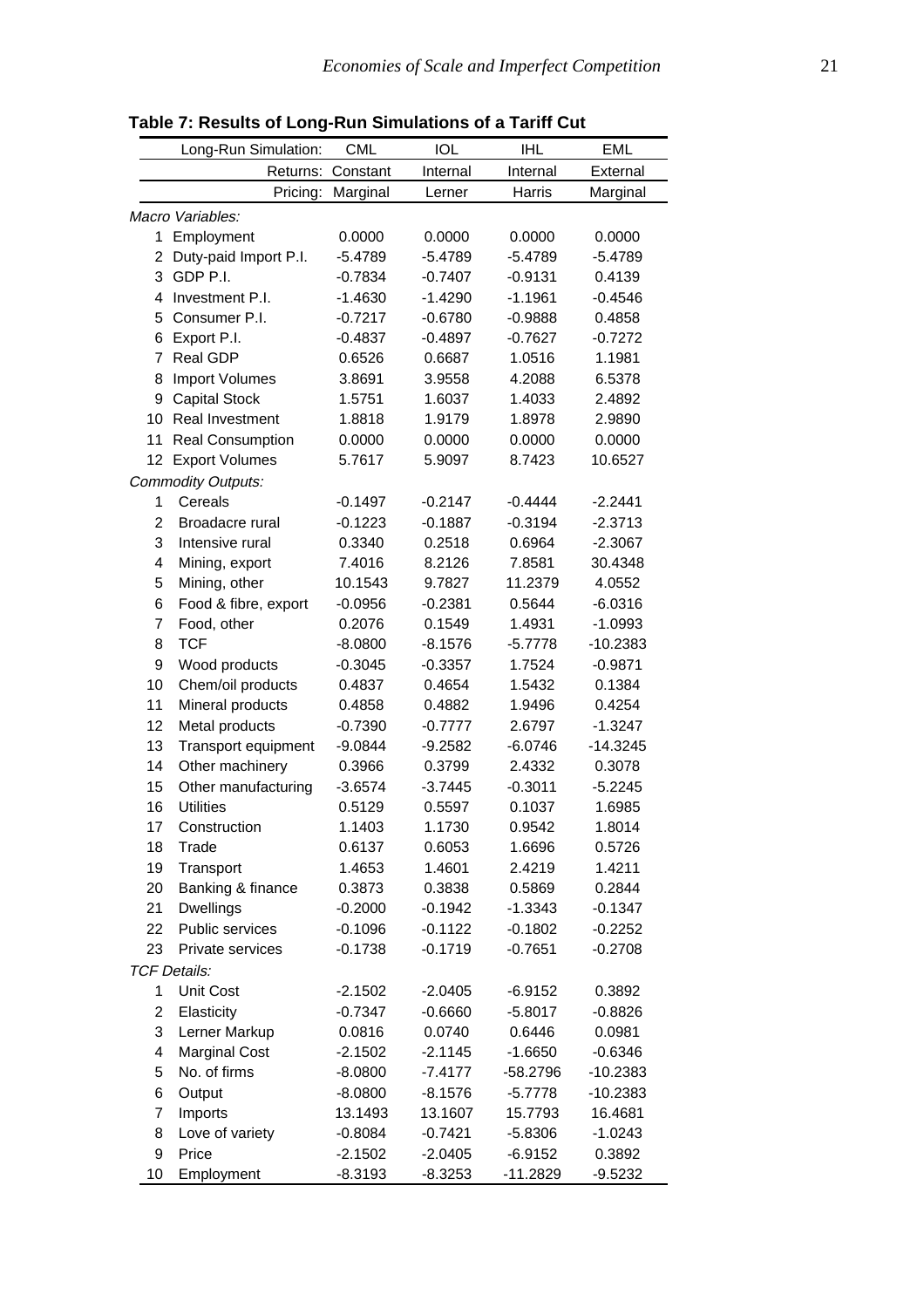The next two columns (IOS and IHS) are simulated using internal economies of scale: unit costs fall as output rises. However, because marginal (rather than average) costs enter into our pricing rules, the results are very similar to those derived under CRTS assumptions. The small differences result from the fact that contracting sectors release less resources and expanding sectors absorb more, than under CRTS.

The final column (EMS) assumes external economies of scale and average cost pricing. The increasing returns to scale imparts a clockwise twist to the upwardly-sloping short-run supply curves of the CRTS environment. This leads to a general flattening of supply curves, and so, in general, to more polarized sectoral results than under CRTS. As in the previous two columns, sectoral efficiency changes, proportional to output, are taking place; unlike the previous two columns the efficiency changes are passed on to customers. Thus, the exporting sectors fare better in this scenario than in all the preceding columns.

#### **4.3. Long-Run Results**

Table 7 shows results from our long-run simulations. The main difference from the short-run simulations is that we assume that aggregate employment is fixed (although mobile between industries) and that capital is available in elastic supply, but must earn fixed real rates of return. The changed factor market assumptions mean that individual industry supply curves are very much flatter than in the short run.

In the first, CML, column (with CRTS) we see that the industries which contracted in the short run contract more in the long run. Amongst the gainers, mining has displaced agriculture, due to the elastic demand assumed for mineral exports. Real GDP rises 0.65%, as in the short run. In the long run, however, the increased output comes from increased employment of capital, rather than labour. Because we assumed that investment/capital ratios were fixed, absorption has risen—it was fixed in the short run. The increased absorption diverts resources from the traded sector, so that exports have risen less than in the short-run simulations.

In the TCF sector we see that the output and thus the number of firms fell by 8% in the CML column. TCF row 8 (Love of variety) indicates that the 8% reduction in the number of local varieties means that 0.8% more locally produced TCF is needed to give the user the same satisfaction as he or she previously obtained from TCF.

The second column of results (IOL) assumes internal economies of scale with Lerner pricing. It closely resembles column 1, even though results for the TCF sector suggest that changes in numbers of firms have caused perceived demand elasticities to change more than in the short run. Two facts lie behind the similarity. First, as the TCF figures show, although the import-domestic ratio has increased by about 21%, there has been a 0.7% *decrease* in the overall perceived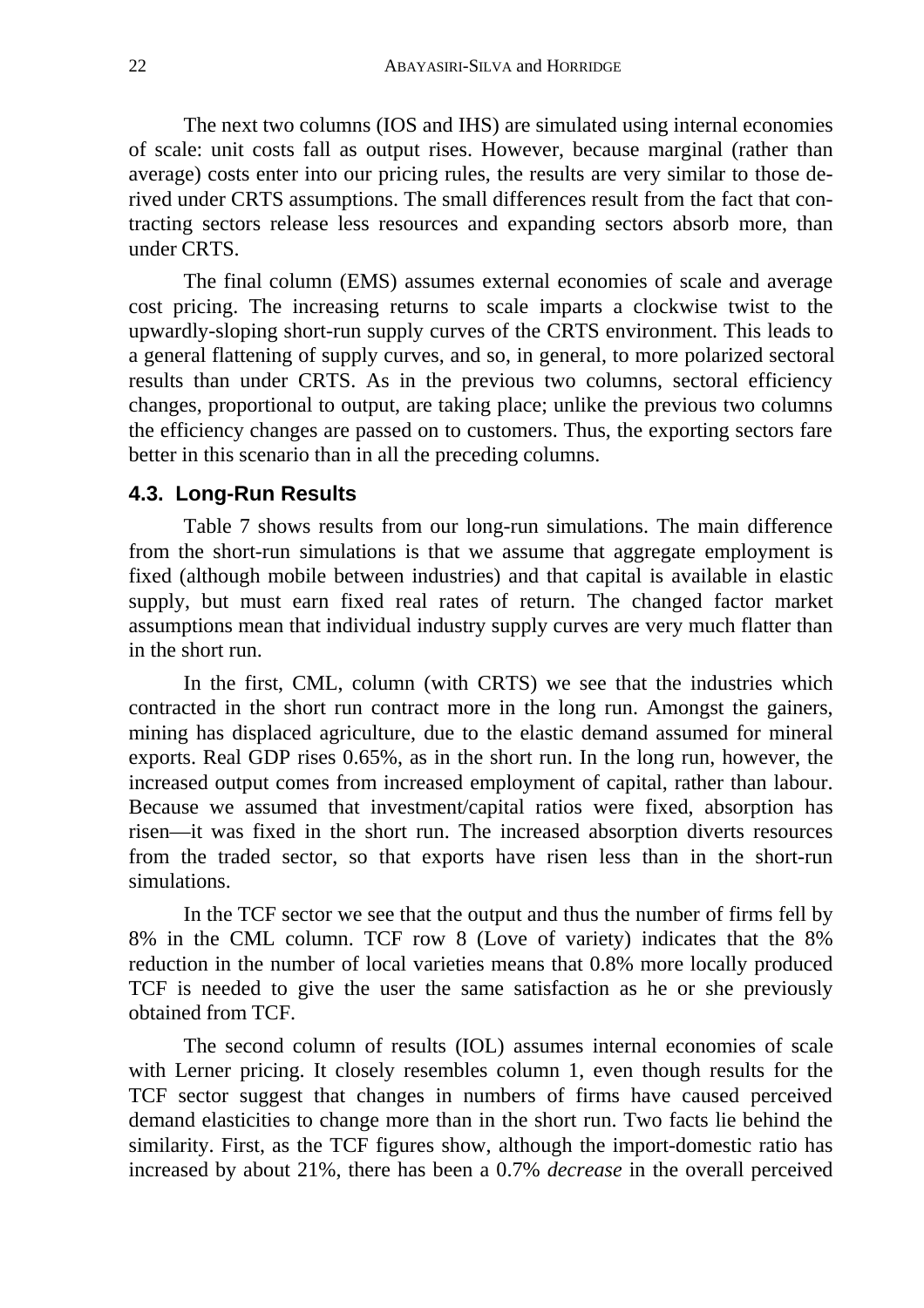elasticity of demand facing individual firms. That is, the increase in foreign competition has been outweighed by the reduction in domestic competition due to firm exit. In turn, the change in the optimal or Lerner markup is only 0.07%. The arithmetic behind these tiny changes may be deduced from equations (18) to (21) and is dissected at length in Cory and Horridge (1985). Second, the entry and exit of firms to restore zero pure profits means, with near-constant markups over marginal costs, that each industry is acting as though it faced CRTS technology.

The third column of results (IHL) assumes internal economies of scale with Harris pricing. Like the original Harris simulations, it exhibits the strong industry rationalization effects which are needed to prevent losses when an import-parity pricing rule is followed. In TCF, for example, the number of firms (and thus industry expenditure on fixed costs) is halved, in order to fight off import penetration. These efficiency savings are responsible for the greater GDP gains than are seen in the first two columns. Interestingly, the increase in GDP is not as dramatic as Harris's own simulations might lead us to expect. One reason is that reductions in firms numbers increase industry efficiency but, through the love-ofvariety effect, reduce consumption efficiency (so to speak). For TCF, the 58% reduction in the number of firms (and local varieties) has rendered local output 5.8% less attractive than it was before. Offsetting this is the increase in output and variety for the expanding sectors. However, much of their output goes to foreigners. We have assumed that increased local variety benefits only local users, but does not, of itself, make exports more attractive. Second, we did not link the number of foreign varieties to the volume of imports. Both assumptions can increase the gains from multi-lateral trade liberalization in multi-country models (Helpman and Krugman, 1985).

Another point to note is that the rationalisation of the TCF industry in this scenario helps to preserve local production of TCF at the expense of TCF employment.

The final column of results (EML) contains fairly dramatic shifts in sectoral outputs. In this simulation industry supply curves are genuinely downward sloping, as factor scarcities apply only at the economy-wide level. The losers (TCF, Transport Equipment, Other Manufacturing) slide back *up* their supply curves and so fare worse than in any other scenario. Results are dominated by the dramatic expansion of the Mining, Export sector, which faces the most elastic overseas demand. Probably, the assumption of increasing returns is unrealistic for this sector.

## **5. Concluding Remarks**

We have simulated the short-run and long-run effects of unilateral trade liberalisation on the Australian economy using an applied general equilibrium model which incorporates scale economies, love of variety, and imperfect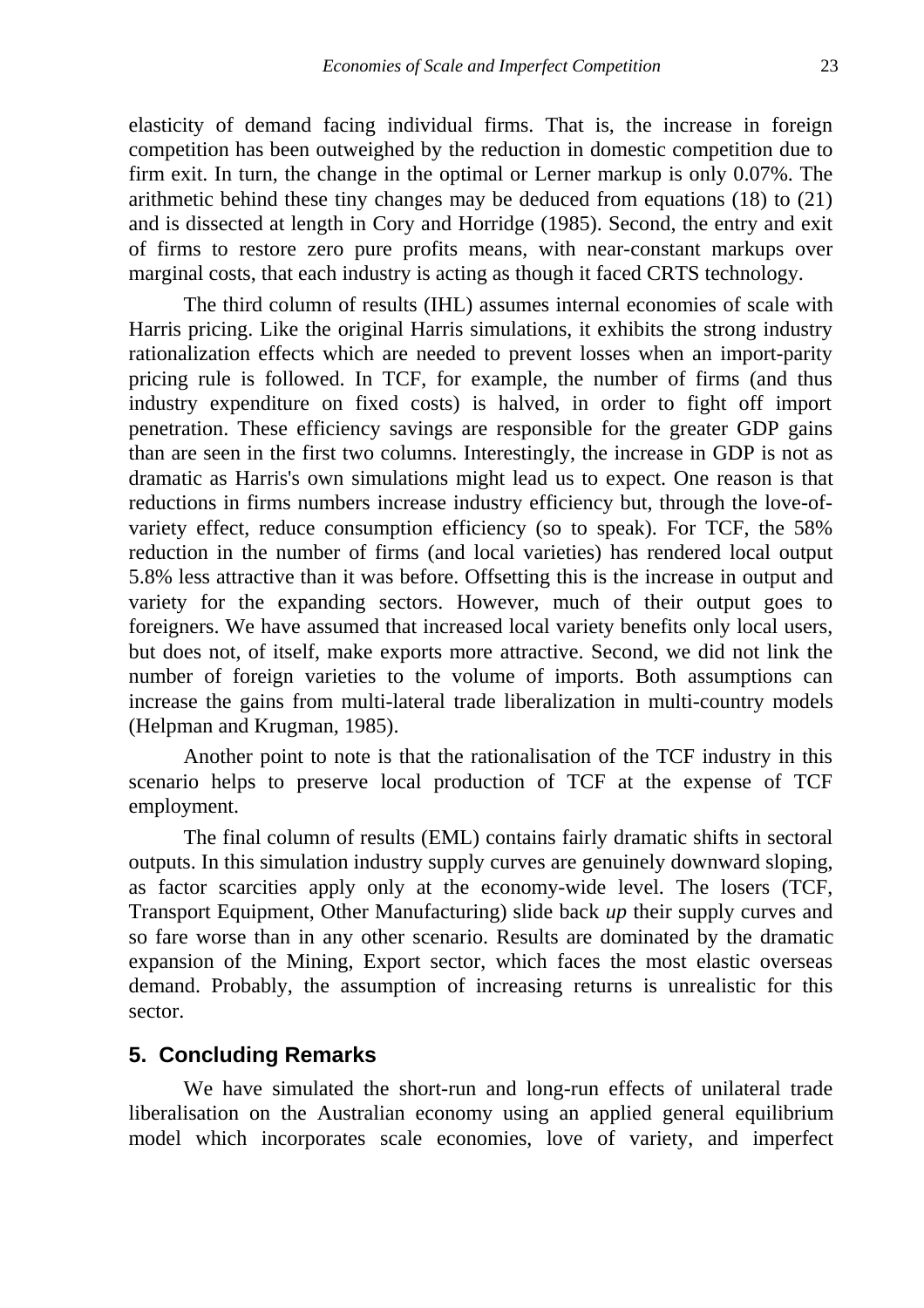competition. The present model builds on the work of Cory and Horridge (1985) and Horridge (1987a and 1987b) who in turn followed Harris (1984).

The main results of our benchmark simulations, using CRTS and marginal/average cost pricing, were fairly familiar. Tariff reforms caused importcompeting industries such as TCF, Transport Equipment and Other Manufacturing to shrink. On the other hand, exporting industries such as agriculture and mining expanded. The resource shifts between sectors were greater in the long run than in the short.

Quite different results were obtained by using some of the alternative assumptions about pricing and technology. The Harris pricing rule, of which one component is import-parity pricing, had the effect of partially shielding the importcompeting sectors from the lower import prices. In the long-run simulation, the assumption of external economies of scale dramatically altered simulation results. Unfortunately, neither the Harris pricing nor the external economies of scale are supported by a sound theoretical underpinning.

On the other hand, simulations using Lerner pricing and internal economies of scale yielded results which were very similar to those obtained under CRTS. Certainly the differences were far less than those which would result from differences in assumptions about export demand elasticities or factor substitution elasticities or about macro closure. One lesson is that AGE models which assume CRTS and perfect competition also treat some types of IRTS and imperfect competition quite accurately.

Love-of-variety effects were present only in the long-run simulations and were not large. They dampened the effect of Harris-type assumptions, where efficiency gains came from reductions in firm numbers. By contrast, the effects of external economies were exaggerated, under our assumption that the number of varieties increased with output.

These results reinforce the last decade's experience of incorporating IRTS and imperfect competition into AGE models. GE modellers are obliged to posit behaviour for every sector in the economy, but typically lack the sectoral timeseries data which are needed. This lack is usually made up for by bland assumptions supported by strong economic priors: the simple neo-classical assumptions. A high level of sectoral disaggregation is the GE modellers' most potent method of increasing the realism of simulations. For example, work in progress by Dixon and Menon (1995) suggests that much of the increase in intraindustry trade that Australia has experienced in the last decade can be explained by MONASH (the successor to ORANI) using only the traditional neo-classical assumptions. Contrary to the opinion of many economists, IRTS and imperfect competition are not needed to explain the increase.

Furthermore, it is difficult to choose between the many possible ways of modelling IRTS and imperfect competition. The approaches that seem theoretically attractive—such as Lerner pricing and internal scale economies—seem often to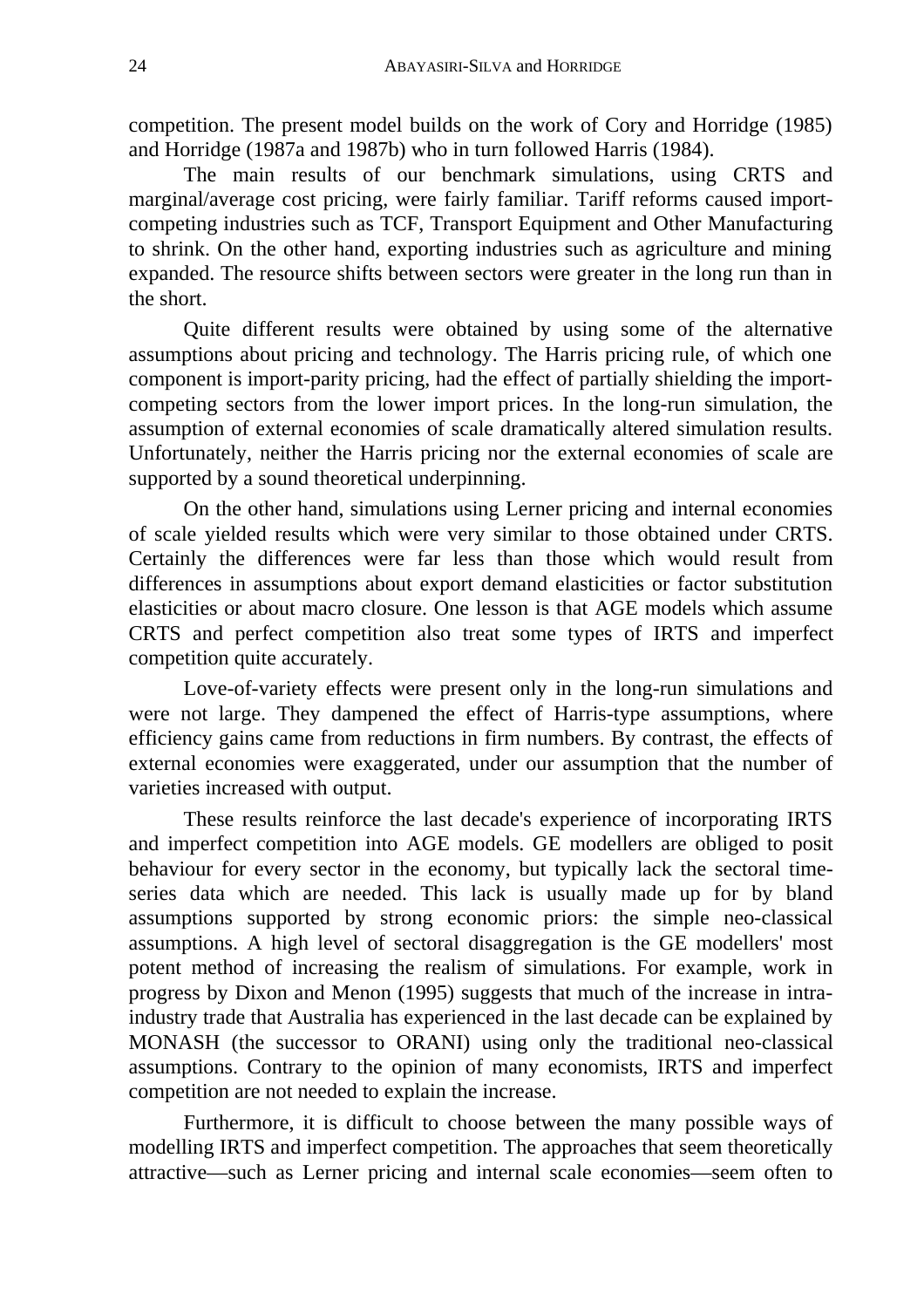have little effect on results. So far no approach has emerged which both affects model results and commands a consensus amongst modellers.

#### **References**

- Armington, P.S. (1969), The Geographic Pattern of Trade and the Effects of Price Changes, *IMF Staff Papers*, XVI, July, 176-199.
- (1970), Adjustment of Trade Balances: Some Experiments with a Model of Trade Among Many Countries, *IMF Staff Papers*, XVII, November, 488-523.
- Bloch, H. (1992), "Pricing in Australian Manufacturing", *Economic Record*, 68 (202): 365-376.
- (1994), "The Impact of Foreign and Domestic Competition on Pricing in Australian Manufacturing", In: M. Johnson, P. Kriesler and A. Owens, Eds*. Issues in Australian Economics*, Sydney: Allen and Unwin, 74 -90.
- Cory, P. and Horridge, M. (1985), "A Harris-Style Miniature Version of ORANI", *Preliminary Working Paper*, No. OP-54, Impact Project, Melbourne.
- Devarajan, S. and Rodrik, D. (1989), "Trade Liberalisation in Developing Countries :Do Imperfect Competition and Scale Economies Matter?", *American Economic Review, Papers and Proceedings*, May, 283 - 287.
- Devarajan, S. and Rodrik, D. (1991), " Pro-Competitive Effects of Trade Reform: Results from a CGE Model of Cameroon", *European Economic Review*, 35, 1157- 1184.
- Dixit, A. and Stiglitz, J. E. (1977), "Monopolistic Competition and Optimum Product Diversity", *American Economic Review* 67, 297-308.
- Dixon, P. B., Parmenter, B., Sutton, J. and Vincent, D. P. (1982), *ORANI: A Multi-Sectoral Model of the Australian Economy*, Amsterdam: North-Holland.
- Dixon, P. B. and Menon, J. (1995), "Explaining the Rapid Growth in Australia's Trade: A Computable General Equilibrium Analysis", Research Memorandum 95-3, Centre of Policy Studies and Impact Project, Monash University, Melbourne.
- Eastman, H.C. and Stykolt, S. (1966), *The Tariff and Competition in Canada* University of Toronto Press.
- Harris, R. (1984), "Applied General Equilibrium Analysis of Small Open Economies with Scale Economies and Imperfect Competition", *American Economic Review*, 74 (5): 1016 -1032.
- Harrison, G. W., Rutherford, T. F., and Tarr, D. G. (1995), "Quantifying the Uruguay Round", Mimeo, World Bank.
- Helpman, E. and Krugman, J. (1985), *Market Structure and Foreign Trade*, MIT Press, Cambridge, Mass.